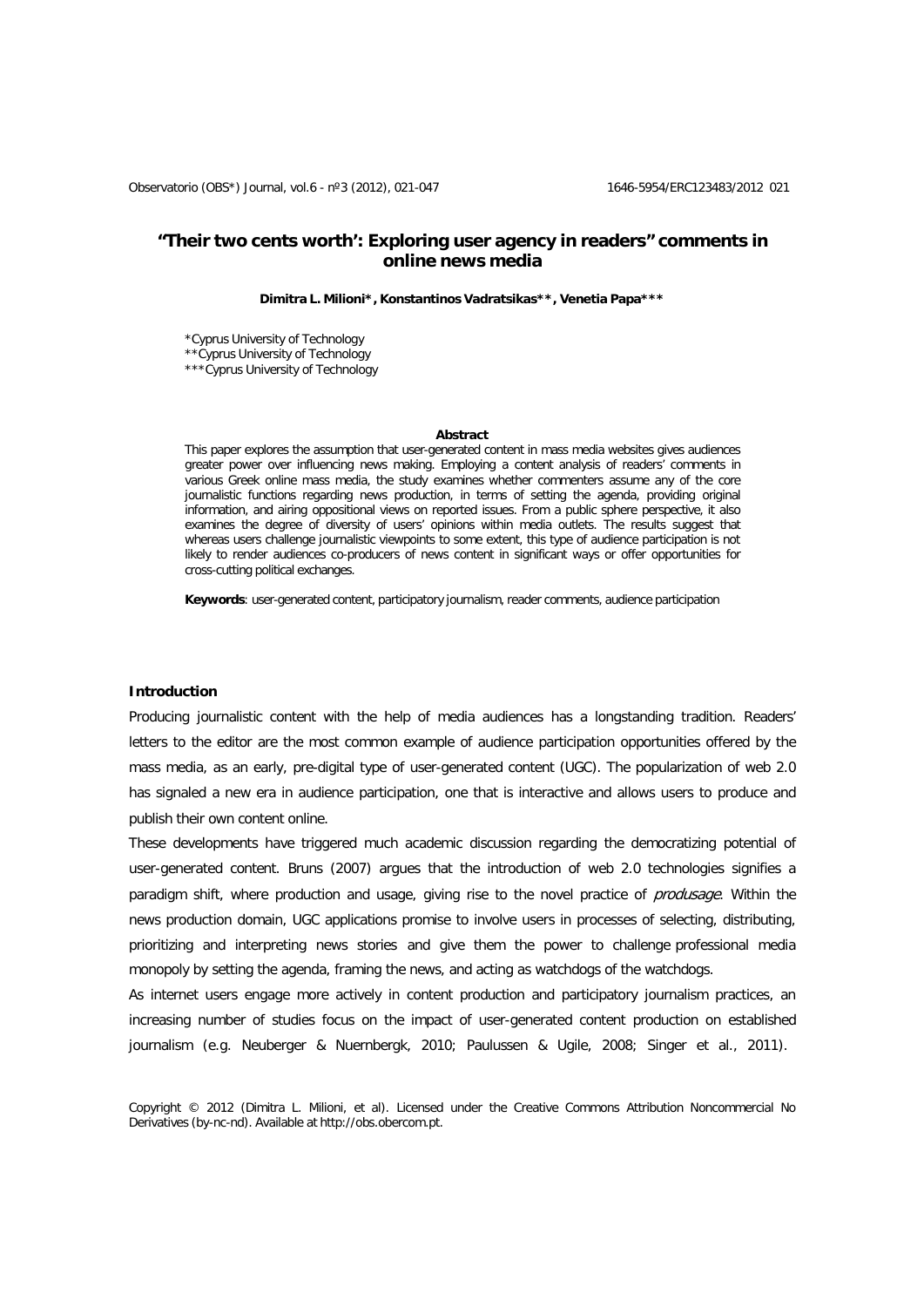Nevertheless, few attempts have been made so far to study the actual content produced by users and its implications for giving audience members "greater agency or authority to influence news making" (Hermida, 2011, p. 14).

This paper examines user-generated content in Greek mass media websites. A content analysis of readers' comments is carried out to explore user agency, means as the capacity of readers to assume new roles regarding news production, intervening in processes of gatekeeping traditionally performed by media journalists, and substantially altering the journalist narratives. Our main objective is to develop a better understanding concerning the empirically underexplored area of readers' comments and gain some insights regarding the potential of user-generated content to transform public communication.

## **From industrial production of symbolic content to "produsage": A power shift?**

The emergence of digital interactive technologies has fired up a still ongoing debate about the potential transformation of the role of the audience and the notions of "producer"/"consumer" and "active participant"/"passive recipient". As web 2.0 applications spread broadly and rapidly, what this development signifies for democratic communication in the public sphere emerges as a vexed question. Thus far, two main approaches have been put forth regarding the potential impact of participation opportunities offered to the public online.

The first approach is represented by theorists who have declared a *shift in power* to the benefit of users through the rise of a new "participatory culture" (Jenkins, 2006), in which the boundaries between production and consumption become blurry and porous. Bruns (2007) argues that the development of blogs, wikis, social networking websites, citizen journalism and other interactive tools and applications signify an *ongoing paradigm shift*, where notions such as "production" need to be conceptualized outside the industrial socio-economic models. What emerges is a hybrid model of "produsage", which is defined as ''the collaborative and continuous building and extending of existing content in pursuit of further improvement'' (Bruns, 2008). In this process, "the production of ideas takes place in a collaborative, participatory environment which breaks down the boundaries between producers and consumers and instead enables all participants to be users as well as producers of information and knowledge" (Bruns, 2007, p. 2). The outcomes of this process appear in the form of unfinished, editable work, rather than in the form of fixed or complete products of the industrial type.

In the realm of news production, audience participation is becoming a prominent trend, as mass media organizations increasingly incorporate user-generated content applications in their websites, inviting users to create their own blogs, submit videos and pictures, and rate, post or comment on news articles. This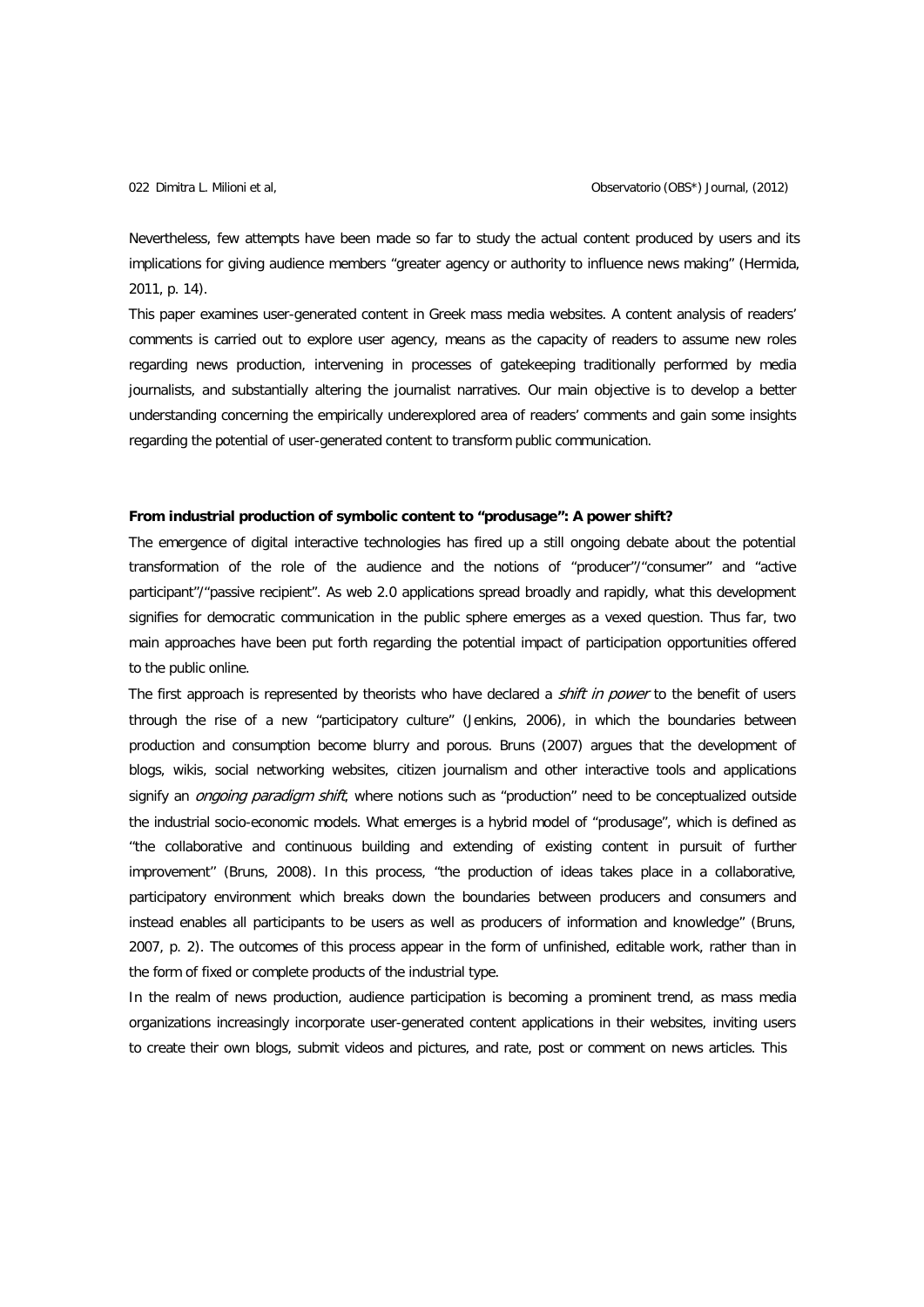trend is growing fast and is only expected to get stronger over time (Karlsson, 2010b, p. 69; Richardson & Stanyer, 2011). According to many scholars, this participatory shift in news production seems to hold the promise to transform traditional processes of news production, inaugurating new models of journalism. Terms such as 'participatory journalism' (Bowman & Willis, 2003), 'citizen journalism' (Bruns, 2007; Kaufhold, Valenzuela & Zúñiga, 2010; Lewis, Kaufhold & Lasorsa, 2010), 'networked journalism' (Jarvis, 2006) and 'user-generated content' are being used more or less interchangeably to refer to the individuals' active role in the elaboration and distribution of news content (Bowman & Willis, 2003). The new journalism(s) are described as *discursive* and *deliberative* (Bruns, 2007), as professionals and amateurs collaborate to share facts, ideas and perspectives (Jarvis, 2006; Williams, Wardle & Wahl-Jorgensen, 2011) and essentially networked:

"Journalists […] find themselves integrated into a network in which the distances have collapsed. Physical distances have been erased by a global network that instantaneously delivers information everywhere and anywhere, while social ones have been erased by the inherently open and wholly participatory nature of that network" (Singer et al., 2011, p. 7).

In these participatory journalism cultures, engaging the public is assumed to assist journalists in "telling stories more honestly" (Beckett, 2008). This means that news is no longer a finished project, which claims exclusive access to the truth. Rather, it focuses on the process more than the product (Jarvis, 2006) and is in open dialogue with affected communities, offering different angles from a wide range of sources. Opportunities for audience participation are often seen as a newly acquired *agency* for active audiences that signals a shift in power in favour of social agents (Robinson, 2009), as well as a means for redressing power asymmetries inherent in contemporary mediation processes and for challenging journalists' gatekeeping power and media monopoly in defining social realities (Ansari & Munir, 2010; Örnebring, 2008; Williams et al., 2011). This kind of communicative activity performed by ordinary citizens has the potential to diversify the public sphere, by offering multiple perspectives on issues from a variety of standpoints and subject positions (Karlsson, 2010a; Robinson, 2009; Singer, 2009).

Other theorists, however, do not see the discourse of 'participatory journalism' as an unproblematic framework for examining UGC and remain skeptical regarding the agency attributed to new media users. Carpentier (2011) explicates how the signification of participation is "itself part of the power struggles in society" (p. 25) so that the definition of participation in maximalist or minimalist terms determines whether we talk about a strong form of democratic involvement in decision-making or much weaker forms of involvement. Regarding the relation of audiences to the media, in minimalist participatory forms "media professionals retain strong control over process and outcome, often restricting participation to mainly access and interaction […] instrumentalizing and incorporating the activities of participating non-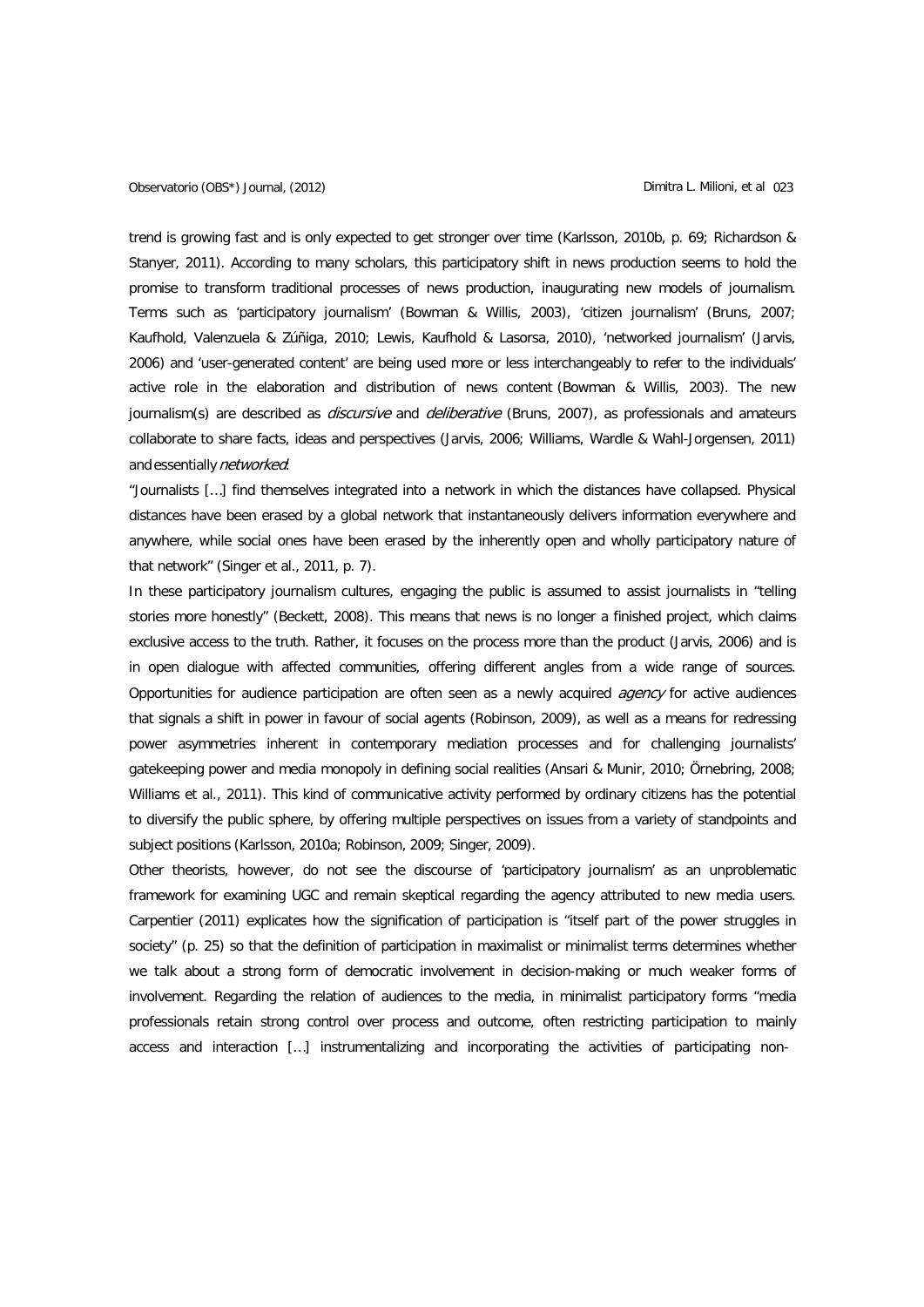professionals" (ibid, p. 26). On the contrary, in maximalist articulations of participation, professional control is restricted and the political nature of media participation is acknowledged.

Critical approaches to participatory journalism in particular draw mainly on four arguments. First, it is argued that corporate-sponsored 'citizen' media allow market forces to structure and condition 'participation' in online content production (van Dijck, 2009; Kperogi, 2011). Mainstream media are seen as steering users' actions, dictating the content they produce and shaping the characteristics of online communities. Kperogi (2011) takes the example of the CNN 'Assignment Desk' to argue that corporate media actually set the agenda for citizen journalists, while categories for organizing user-generated content (such as the "newsiest" category) impose conventional conceptions of what is news upon citizen journalists. Through these mechanisms, not only traditional news values are not being challenged, but they are legitimized through the active consent of participating audiences. Second, user-generated content is seen as a "mine of free labor", as corporate media tend to exploit free creative labor, according to their profitmaking logic (van Dijck, 2009; Kperogi, 2011). User-generated content, which is seen by users as a leisure activity, becomes "part of the commodification of work under capitalist system" (Vujnovic et al., 2010, p. 286). In addition, users of UGC sites do not only provide content but predominantly (personal) data, over whose use and distribution have no power (van Dijck, 2009). Third, the discourse of 'user empowerment' through generating content enhances the myth of a digital revolution in journalism and works towards legitimizing capitalism's new forms, by enhancing familiar myths of emancipation and upward mobility (Rebillard & Touboul, 2010). Lastly, the mainstreaming of citizen journalism eventually protects and preserves traditional industrial journalism from the threats of true, oppositional citizen media. Thus, UGC represents an "aggressive hegemonic cooptation of citizen media by corporate media" (Kperogi, 2011).

### **Empirical studies on user-generated content in mass media websites**

The recent growth of online opportunities for audience participation in mainstream media websites has attracted scholars' attention, who have attempted to record and analyze several aspects of this phenomenon. Most studies have so far focused on recording the various types of opportunities for content generation that are available to users, and on analyzing the multiple levels of user participation in content production (e.g. Domingo et al., 2008; Hong, McClung & Park, 2008; Neuberger & Nuernbergk, 2010; Örnebring, 2008).

The findings of these studies suggest that, although a variety of features for audience participation are available, no real boundary shift occurs between journalists and their audiences (Karlsson, 2010b). Users still maintain the roles they already had in traditional media settings, namely the role of (active) recipient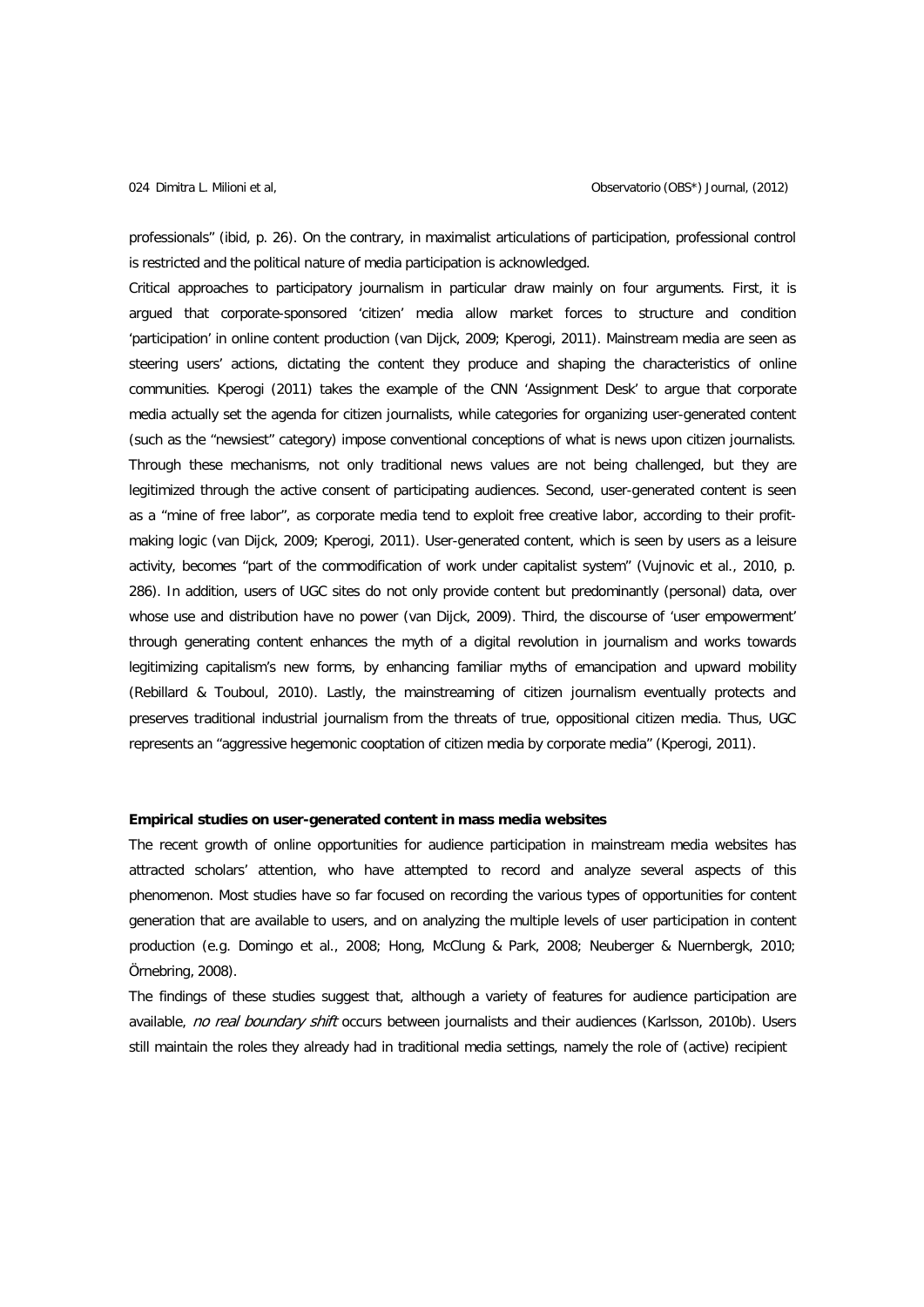(but not of the news producer), of information source for a specific story or issue (but not of unsolicited content) and of a member of an online community formed around the media outlet (but kept separate from professional journalism and clearly distanced from the newsroom) (Hermida, 2011, p. 27-31). As shown by a study of newspapers in ten different countries in late 2007 and early 2008 (Singer et al., 2011), the two most closed stages of news production are the agenda-setting stage and the information filtering stage (gatekeeping). Journalists tend to tightly limit the agenda-setting capability of citizens, while enabling readers to decide what is news (gatekeeping) is generally taboo for journalists (Hermida, 2011, p. 20-21). The reasons for this resistance are brought into light by several studies that have looked into the attitudes of editorial and journalistic staff toward user-generated content (Harrison, 2010; Hermida & Thurman, 2008; Lewis et al., 2010; Paulussen & Ugille, 2008; Singer & Ashman, 2009; Singer, 2010; Thurman, 2008). According to these studies, media organizations appear to be characterized by *ambivalence* vis-à-vis 'participatory journalism'. Although they recognize many benefits from utilizing audience input, editors and journalists voice the express need to rescue what they see as core journalistic values (credibility, objectivity, newsworthiness, and autonomy), as well as to avoid legal responsibilities for content nor generated neither controlled by them. Additional factors are the established organizational structures (hierarchy, intraorganizational divisions and institutionalization) that prevent a radical change in professional routines. An exception is Robinson's newsroom study (2010) that records a slow attitudinal shifting in news organizations towards involvement of audiences in decision-making processes, especially among the younger generation of journalists who develop more open relationships to readers and support more liberal policies regarding conduct and content control in online spaces.

The studies reviewed above have explored audience participation either by analyzing interactive features on media websites or through journalists' self-reported accounts. Yet, the actual content and the meanings produced by users on news media online spaces have received significantly less scholarly attention. Singer (2009), based on a content analysis of users' comments in three Scottish newspapers, found that these discursive spaces perform a bridging function, as users from remotely located spaces can come together and get involved in political debates about issues of common interest, while at the same time serve as channels for social interaction and community building.

Other studies examined whether users' comments challenge mass media in their core journalistic functions. For instance, Karlsson (2010a) focused on how users' comments posted on four Swedish newspapers framed news reports related to the swine flu. His findings suggest that users' contributions challenged the dominant media frame, and took a critical stance towards mass media coverage of the issue. Similarly, Robinson (2009) compared how professional and amateur journalists covered the anniversary of Hurricane Katrina in 2006, reporting that in several occasions users challenged the newspapers' version of the story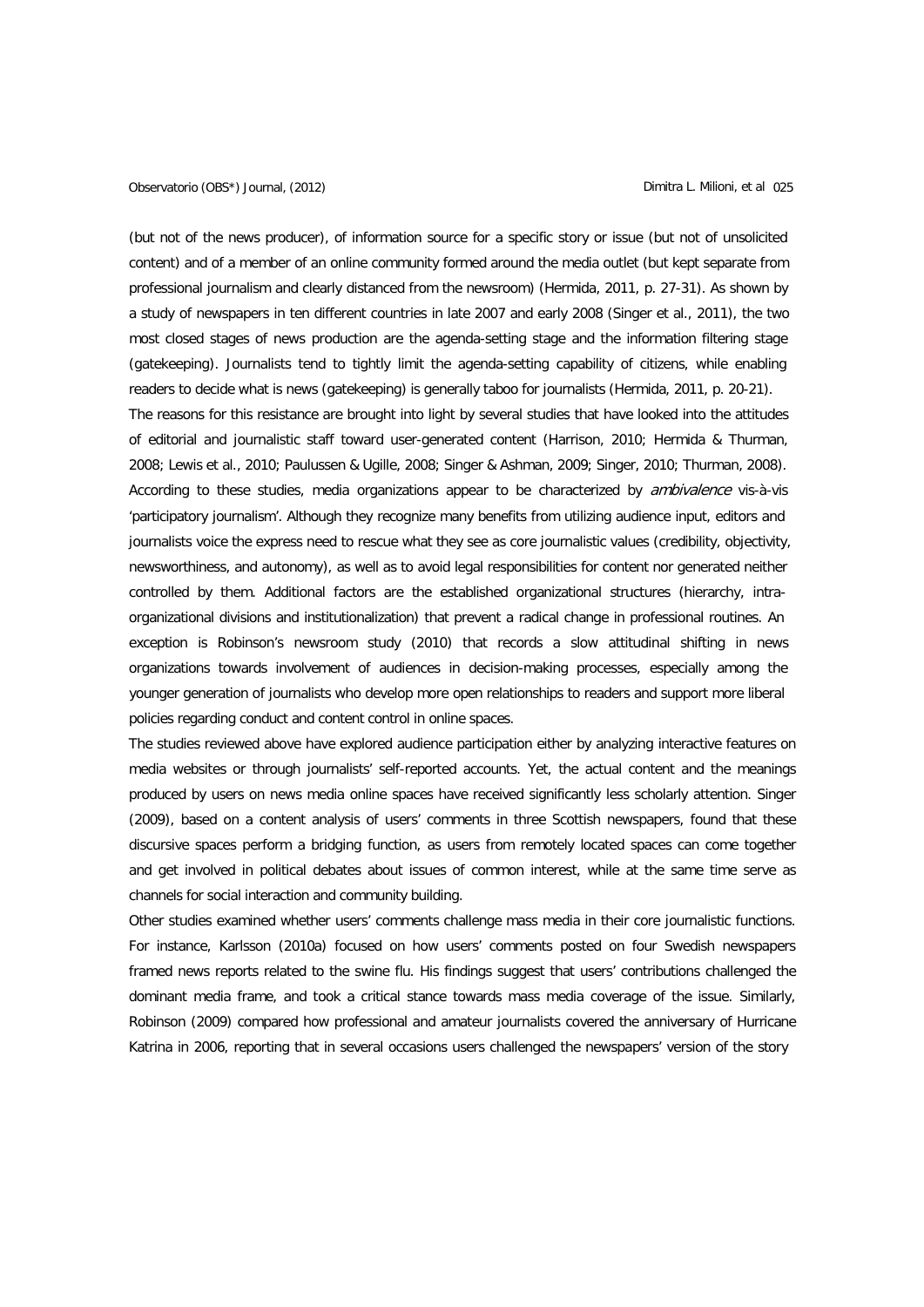and expressed anti-media feelings. McCluskey and Hmielowski (2012) found that online reader comments provided a wider range of viewpoints, compared to letters to the editor, in the context of the "Jena Six" incident, a racially charged controversy in the US. In this case, online posts also tended to challenge traditional institutions more often than did the letters to the editors. These findings suggest that users' contributions broaden the public sphere, while they also challenge mass media's role as gatekeepers.

## **Study objectives and research questions**

The review of the relevant literature suggests that the question of how content produced by users contributes to the depiction of the social world is underexplored. This study examines whether UGC expands the public debate to topics and interpretations not originally reported by mainstream media, by conducting a content analysis of users' comments on journalistic articles. We chose to focus on users comments, not only because they are generally the most common and popular form of audience participation (Reich, 2011, p. 97; Williams et al., 2011, p. 88), but also because the other form of highinvolvement user activity, the production of news stories, was offered by only a few online Greek media. The study's main objectives are to ascertain whether commenters assume textual agency by performing any of the core journalistic functions regarding news production, that is, (a) setting the news agenda, (b) intervening in the gatekeeping function by providing original, unreported information, and (c) interpretating the news in alternative ways by airing oppositional views on reported issues.

Agenda-setting refers to the emphasis mass media place on certain issues, which is considered as a strong factor affecting the importance media audiences attribute to these issues (Scheufele & Tewsbury, 2007, p. 11). Defining which issues make the (daily) agenda is among the most significant processes in news making, and one of the news production stages that are effectively sealed off from intervention by nonprofessionals (Hermida, 2011, p. 20-21). In fact, for journalists 'good' comments are the ones that stay on topic and do not stray from the agenda established by the news organization (Robinson, 2010, p. 134, 140). To explore whether readers engage in the agenda-setting process through their commenting activity, we asked whether they raised new issues in their comments, different from the topics that were introduced by the journalistic articles on which they commented. Since Greek online media offer very few opportunities for submitting original news stories (explained in more detail later), we assumed that users might utilize the space provided by the media to render visible issues that concern them and are not made salient by news media. Thus, the first research question is formulated as follows:

RQ1: Do users raise new issues of public concern in their comments, broadening mass media agendas?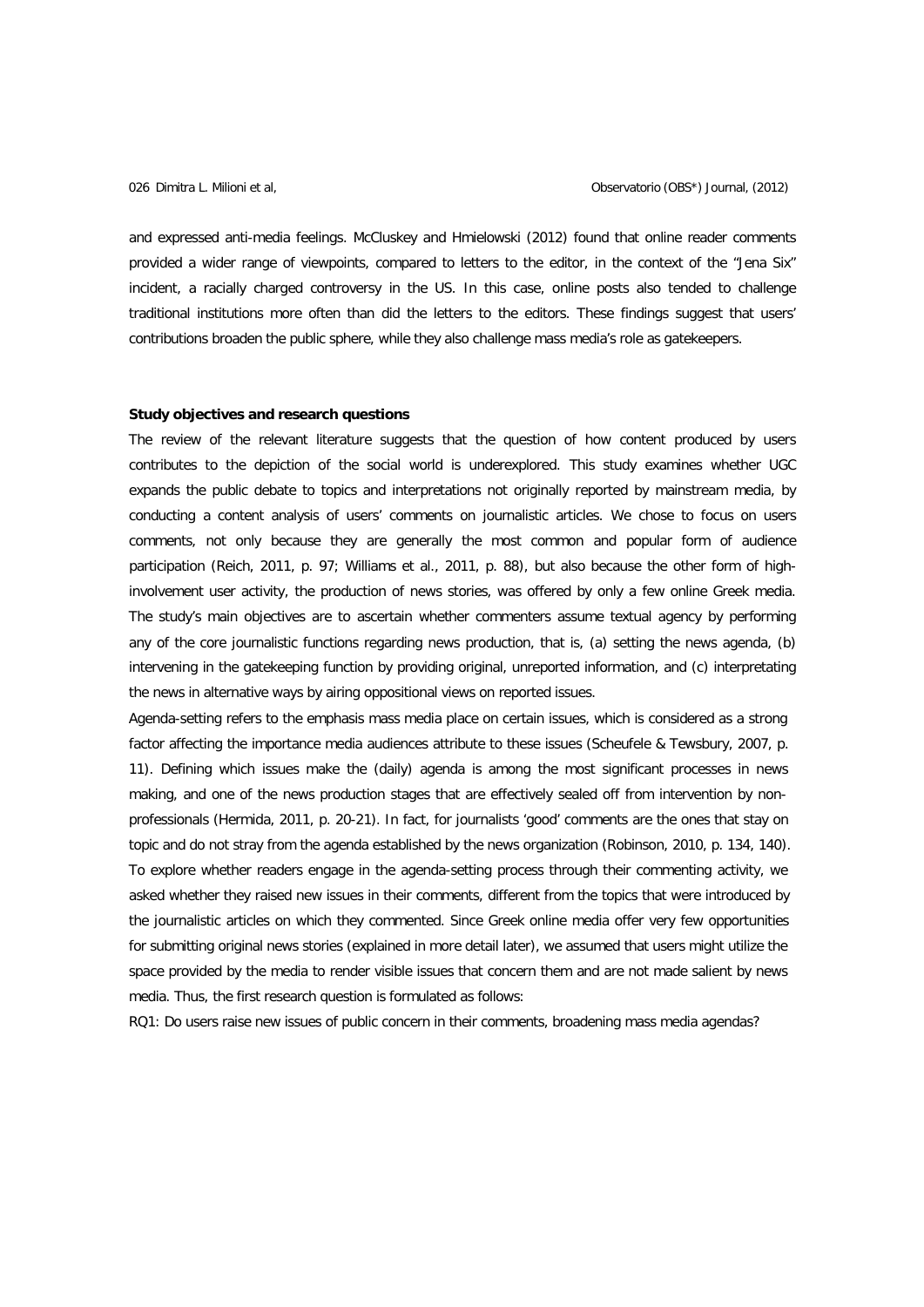## Observatorio (OBS\*) Journal, (2012) Dimitra L. Milioni, et al 027

Gatekeeping includes "selecting, writing, editing, positioning, scheduling, repeating and otherwise massaging information to become news" (Shoemaker, Vos & Reese, 2008, p. 73). Established media have been criticized for non-transparent and over-determined selection processes, which cannot be questioned by the public (Goode, 2009), often associated with over-accessing elite sources and casting them the 'primary definers' of issues (Hall et al., 1978). Given that experiences of 'ordinary people' and perspectives 'from below' are typically overlooked in most news reports, we were interested in examining whether commenters used the space offered to them to provide original and unreported in mainstream media information about the issues at hand – or, instead, whether they kept to expressing opinions, complying with the role of the commenter which is assigned to them by the media organization. Thus, the second and third research questions read as follows:

RQ2: Do users provide original, unreported in mainstream media information in their comments, enriching mass media content?

RQ3: Do users express opinions in their comments?

Comments open up public spaces where readers can be involved in the interpretation of news stories and the critical discussion of the issues they broach. As readers' perspectives on a given issue are added to each news report (since comments are typically appended at the end of the news article), they may influence other readers, either by challenging the journalistic article's stance or by offering new perspectives through which the issue can be interpreted and evaluated. In our fourth research question we asked whether users tended to agree or disagree with the stance taken by journalists in their news articles, aiming at measuring the extent to which users challenge journalistic viewpoints.

RQ4: Do users challenge journalistic viewpoints by airing oppositional views?

Lastly, the open discussion of public issues invokes the idea of the democratic public sphere, in which members of the public come together as citizens to deliberate and form opinions, intersubjectively and in an argumentative fashion (Habermas, 1989). Online spaces formed around established media hold potential in this respect, since users come together in their capacity as readers of the news and discussants of issues of public importance, engaging in an essentially civic practice (Dahlgren, 2005, p. 158-159). Although spaces for commenting news articles mostly lack the interactive features found in forums, they remain essentially discursive spaces. A significant element of public discussion is diversity, which allows multiple perspectives to be heard and weighed before an opinion is formed. The existence of online discursive spaces, where citizens can be exposed to opinions different than their own and to a variety of arguments and social experiences, is fundamental to prevent political self-insulation (Sunstein, 2007). That said, our fifth research questions reads:

RQ5: How diverse are users' comments within each news outlet?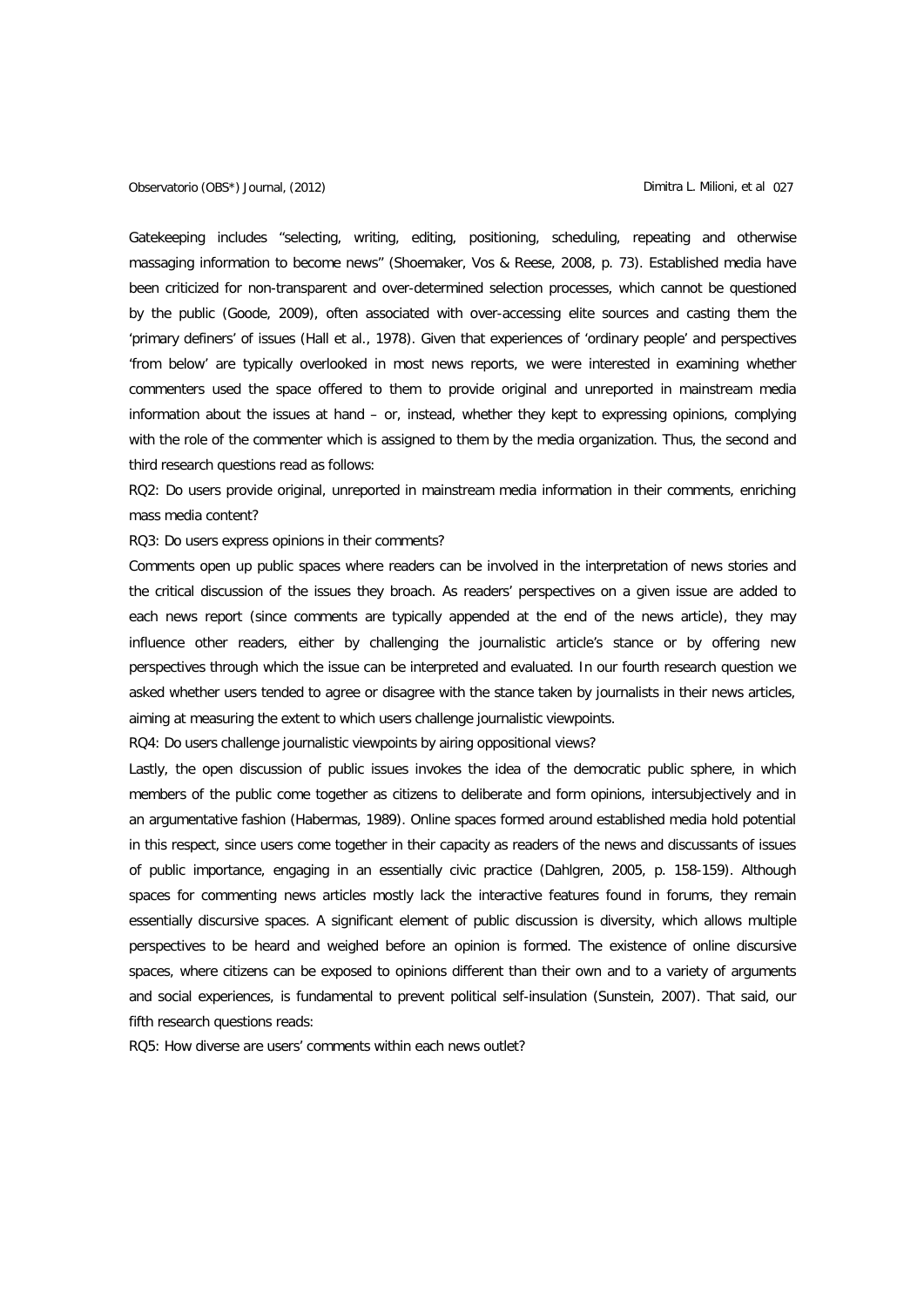### **Methodology**

## **The Greek online media landscape**

The selection of the Greek media system as a case study presents some interesting aspects, as it is a representative example of the countries belonging to the Mediterranean or Polarized Pluralism media model (Hallin & Mancini, 2004), which is underexplored in the relevant literature. Greek media share with other Southern European countries some major characteristics, such as low newspaper circulation, a tradition of advocacy reporting, high concentration of the press in the hands of few publishers and media crossownership, the tendency of media owners to use them as means for exerting pressure on politicians, and limited development of journalism as an autonomous profession (Kontochristou & Terzis, 2007; Papathanassopoulos, 2007, p. 192-194). Unlike almost a decade ago, when the few newspapers that were online mirrored their print versions, with minimal online sophistication and interactivity (Dimitrakopoulou & Siapera, 2005), today most Greek mass media have sophisticated websites, whereas online news portals have mushroomed.

To map the Greek online media landscape regarding its participatory capacity, we recorded the types of audience participation opportunities found in the most prominent Greek newspapers' and news portals' websites, based on newspapers' circulation and Alexa.com rankings. Table 1 summarizes the results of this record, indicating the types of UGC features that are available in each outlet (in January 2011). To assess the extent to which these features allow audiences to be involved in core journalistic functions, we used existing typologies of UGC features to group them into categories (Table 2). An important distinction between different types of UGC is drawn from Örnebring's (2008) typology referring to the level of users' involvement in content generation. Örnebring distinguishes between *customization* (e.g. RSS feed, grade/mark, interface customization), which is considered as 'low user involvement' compared to the actual content production (textual, audio, and video, such as blogs, comments, news items)<sup>[1](#page-7-0)</sup>. An additional typology makes the distinction between five news production stages: access/observation (initial information-gathering stage at which source material is generated), selection/filtering (gatekeeping stage at which editorial decisions are made), processing/editing (writing and editing of a story), distribution, and interpretation (Hermida, 2011, p. 18; Domingo et al., 2008[\)](#page-7-1)<sup>2</sup>.

Table 2 demonstrates how the UGC types found in Greek media websites are categorized according to these typologies. Regarding the websites of Greek traditional newspapers, it is interesting to note that, consistent with findings from other countries (Singer et al., 2011), they display a limited degree of

<span id="page-7-0"></span><sup>&</sup>lt;sup>1</sup> Örnebring (2008) classifies direct comment on articles as *customization* features and comments on forums as *production* features (p. 774) – a distinction generally not adopted in other studies.<br><sup>2</sup> Although Hermida (2011, p. 18) defines the selection/filtering stage as "the 'gatekeeping' stage when decisions are made about what should be reported or

<span id="page-7-1"></span>published", we included in this category user recommendation on articles (categories of most read, most popular, most e-mailed, most commented etc. articles).<br>Although it is a weak form of participation, it allows readers to the editorial decisions about the significance of news items.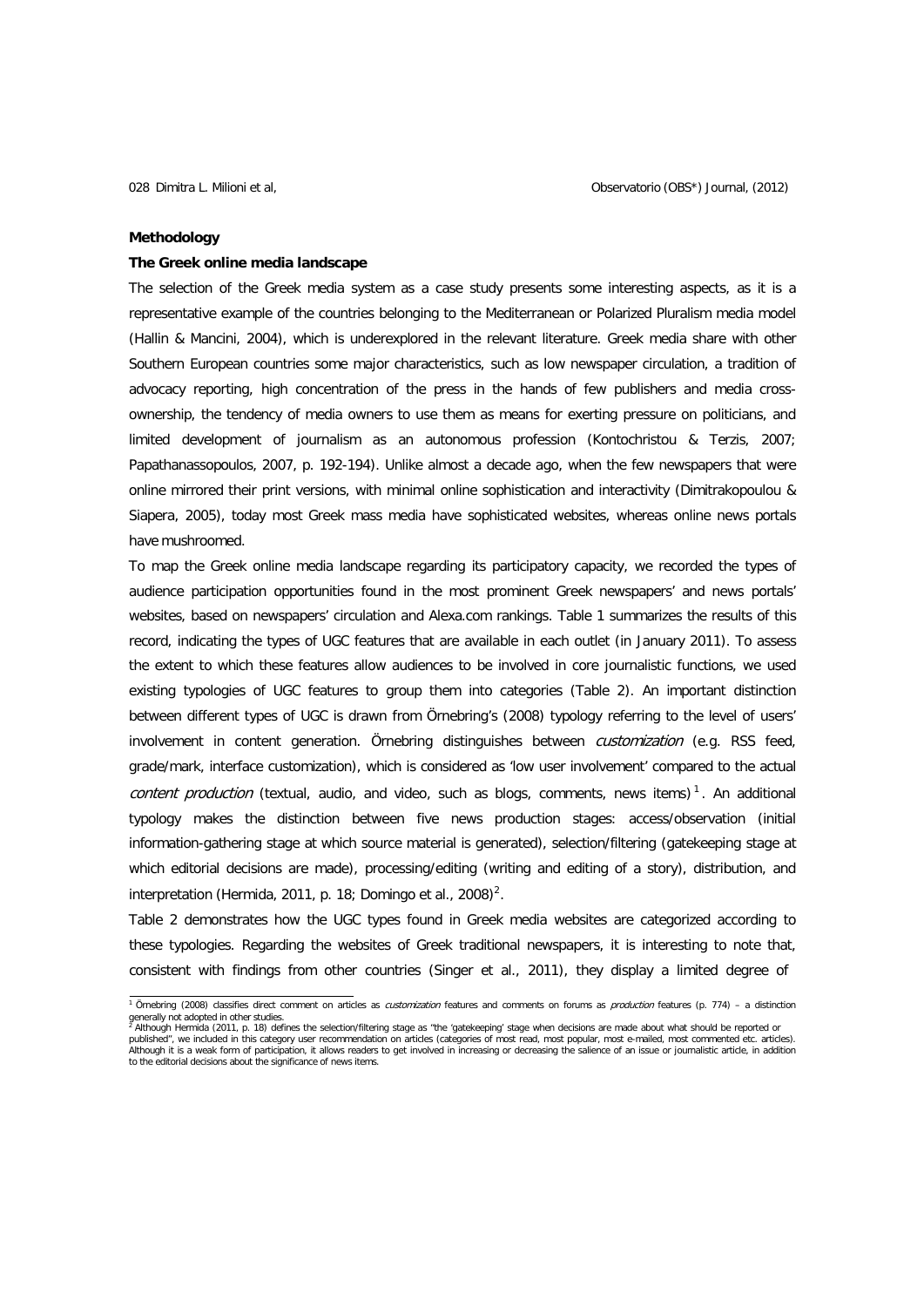openness to readers in the stages of most significance for the news production process (access/observation, selection/filtering and processing/editing). Online news websites, on the other hand, tend to provide more opportunities to publics to get involved in the submission of news stories and the news selection processes. However, none of these websites offer any opportunities to the public to step in the writing and editing of a news story.

|                         | 1 User<br>news<br>production | 2 User<br>recomme<br>ndation<br>(articles) | 3 User<br>evaluation<br>(articles) | 4 User<br>recommenda<br>tion<br>(comments) | 5 User<br>evaluation<br>(comments) | 6 Online<br>polls | $\overline{7}$<br><b>Comments</b> | 8<br><b>Discussio</b><br>n, Forum | 9 Share<br>article | <b>TOTAL</b> |
|-------------------------|------------------------------|--------------------------------------------|------------------------------------|--------------------------------------------|------------------------------------|-------------------|-----------------------------------|-----------------------------------|--------------------|--------------|
|                         |                              |                                            |                                    | <b>ESTABLISHED PRINT NEWSPAPERS</b>        |                                    |                   |                                   |                                   |                    |              |
| Adesmeftos Typos        |                              | X                                          |                                    |                                            |                                    |                   |                                   |                                   | X                  | 2/9          |
| Free Sunday             |                              | X                                          |                                    | X                                          |                                    |                   | X                                 |                                   |                    | 3/9          |
| <b>Real News</b>        |                              |                                            | X                                  |                                            |                                    |                   |                                   | X                                 | X                  | 3/9          |
| Ethnos                  |                              |                                            |                                    |                                            |                                    | X                 |                                   |                                   | X                  | 2/9          |
| Eleftheri Ora           |                              | X                                          | $\mathsf{X}$                       | $\mathsf{x}$                               | $\mathsf{X}$                       | $\mathsf{x}$      | X                                 | X                                 | X                  | 8/9          |
| <b>Eleftheros Typos</b> | X                            |                                            |                                    |                                            |                                    | X                 |                                   |                                   | X                  | 3/9          |
| Eleftherotypia          | Χ                            | X                                          |                                    | X                                          |                                    | X                 | $X^*$                             | X                                 | X                  | 7/9          |
| Avgi                    |                              | X                                          |                                    |                                            |                                    |                   |                                   |                                   | $\mathsf{X}$       | 2/9          |
| Kathimerini             |                              |                                            |                                    |                                            |                                    |                   | $X^*$                             |                                   | X                  | 2/9          |
| Naftemporiki            |                              | X                                          | X                                  | X                                          |                                    |                   | $X^{\star\star}$                  |                                   | X                  | 5/9          |
| Proto Thema             |                              | X                                          | X                                  | X                                          |                                    | X                 | X                                 |                                   | X                  | 6/9          |
| Rizospastis             |                              |                                            |                                    |                                            |                                    |                   |                                   |                                   | X                  | 1/9          |
| Ta Nea                  |                              | X                                          | X                                  | X                                          |                                    | X                 | $\boldsymbol{\mathsf{x}}$         | X                                 | X                  | 7/9          |
| To Vima                 |                              |                                            |                                    |                                            |                                    | $\mathsf{x}$      | $X^{\star\star}$                  |                                   | X                  | 3/9          |
| To Pontiki              |                              | X                                          | $\mathsf{X}$                       | X                                          |                                    |                   | $\boldsymbol{\mathsf{x}}$         |                                   | X                  | 5/9          |
| Espresso                |                              |                                            |                                    |                                            |                                    |                   | X                                 |                                   | X                  | 2/9          |
|                         |                              |                                            |                                    | <b>ONLINE NEWS</b>                         |                                    |                   |                                   |                                   |                    |              |
| Newspost                |                              | X                                          | $\mathsf{x}$                       | X                                          |                                    |                   | $\boldsymbol{\mathsf{x}}$         |                                   | X                  | 5/9          |
| fimotro                 |                              | X                                          |                                    |                                            |                                    |                   |                                   |                                   | $\mathsf X$        | 2/9          |
| tromaktiko              |                              |                                            |                                    |                                            |                                    |                   |                                   |                                   | X                  | 1/9          |
| zougla                  | X                            | X                                          |                                    | X                                          | X                                  |                   | $X^{\star \star \star}$           | X                                 | X                  | 7/9          |
| Newsbeast               | $\mathsf{x}$                 | X                                          | X                                  | X                                          | X                                  |                   | Х                                 | X                                 | X                  | 8/9          |
| <b>TVXS</b>             | X                            | Χ                                          | X                                  | X                                          |                                    |                   | $\boldsymbol{\mathsf{x}}$         | X                                 | X                  | 7/9          |
| Newsit                  | X                            | X                                          | X                                  |                                            | X                                  | X                 | X                                 |                                   | X                  | 7/9          |
| in.gr                   |                              | $\mathsf{x}$                               | $\mathsf{x}$                       |                                            | $\mathsf{x}$                       |                   | $X^*$                             |                                   | X                  | 5/9          |
| news247                 |                              | X                                          | X                                  |                                            | X                                  |                   | X                                 | Χ                                 | X                  | 6/9          |
| Pathfinder              | X                            | X                                          | X                                  | X                                          | X                                  |                   | Χ                                 | X                                 | X                  | 8/9          |
| <b>TOTAL</b>            | 7/26                         | 18/26                                      | 13/26                              | 11/26                                      | 7/26                               | 8/26              | 18/26                             | 9/26                              | 25/26              |              |

## **Table 1**. UGC features on Greek news media websites (January 2011)

<u>Notes</u><br>1 Submit news

**2** User recommendation for articles (most recently read, most read, most popular, most e-mailed, most shared, most commented)<br>3 User evaluation of articles (rate, like, dislike article)<br>4 User recommendation for comments

**6** Online polls<br>**7** Comment on article

8 Threaded discussion, Forum 9 Email article, share in social media (Facebook, Twitter, other)

X\* Commenting available only in selected articles, X\*\* Commenting available only to subscribers, X\*\*\* Commenting available only in users' blog posts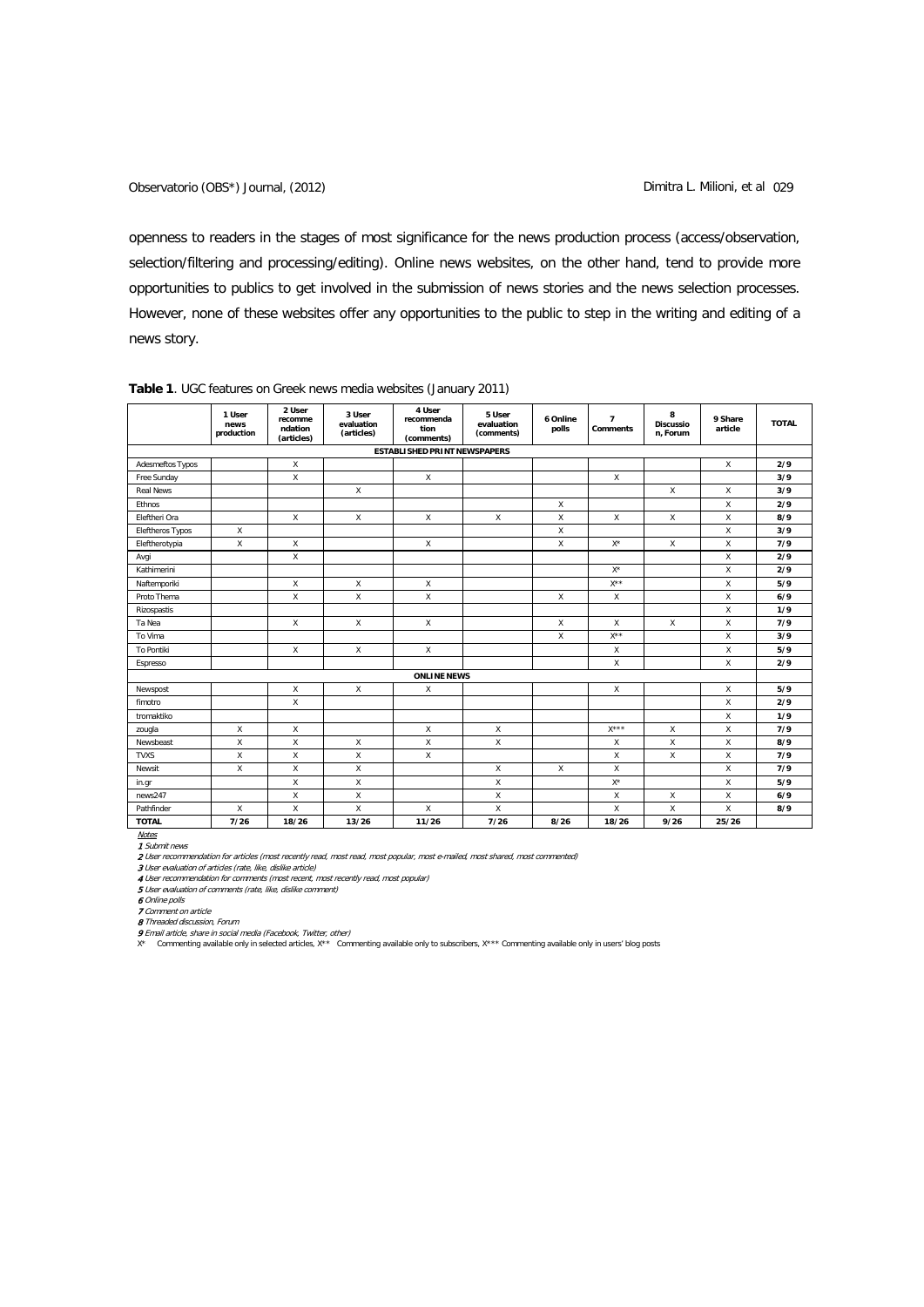### 030 Dimitra L. Milioni et al, Observatorio (OBS\*) Journal, (2012)

| Table 2. Categorization of UGC features on Greek news media websites |  |  |  |
|----------------------------------------------------------------------|--|--|--|
|----------------------------------------------------------------------|--|--|--|

|                                                                                     | Level of user involvement           |                     | Stage of news production |                         |                        |              |                |
|-------------------------------------------------------------------------------------|-------------------------------------|---------------------|--------------------------|-------------------------|------------------------|--------------|----------------|
|                                                                                     | Low<br>involvement                  | High<br>involvement | Access/<br>Observation   | Selection/<br>Filtering | Processing/<br>Editing | Distribution | Interpretation |
|                                                                                     | <b>ESTABLISHED PRINT NEWSPAPERS</b> |                     |                          |                         |                        |              |                |
| Number of<br>newspapers that<br>include at least<br>one feature of<br>each category | All                                 | 12/16               | 2/16                     | 9/16                    | 0/16                   | 15/16        | 13/16          |
|                                                                                     | <b>ONLINE NEWS</b>                  |                     |                          |                         |                        |              |                |
| Number of news<br>sites that include<br>at least one<br>feature of each<br>category | All                                 | 8/10                | 5/10                     | 9/10                    | 0/10                   | 10/10        | 8/10           |

**Notes** 

- Low involvement features: user recommendation (articles & comments), user evaluation (articles & comments), online polls, share article

- High involvement features: user news production, comments, discussion/forum

- Access/observation: user news production - Selection/ filtering: user recommendation (articles)

- Processing/ editing: none

- Distribution: share article

- Interpretation: user recommendation (comments), user evaluation (articles & comments), online polls, comment, discussion/forum

# **Sampling**

This study's sample comprises of reader comments attached to 177 news articles, posted on the websites of four Greek newspapers and five news portals. As the structure and the rules of a website have been shown to affect the ways in which users engage in online discussions (Papacharissi, 2009), our sample was drawn from multiple sources in order to capture a general picture of users' comments and avoid biases induced by website-specific characteristics and content biases of the various news outlets.

To sample the websites for the content analysis, we selected all online newspapers that provided readers the opportunity to comment on news stories. The selected websites were chosen on the basis of their popularity among Greek internet users, based on Alexa.com ranking of the 100 most visited websites in Greece. The online news websites that qualified for analysis were the ones that adhered to professional journalistic standards, published news articles written by professional journalists and contained open and visible commenting for all users. Websites that allowed commenting only to subscribers were excluded from the selection process, as were blogs and news aggregating websites which were simply republishing stories from various sources.

The sample of news websites included nine online media: four newspapers and five news portals. Eleftherotypia and Kathimerini are two daily long-established, quality newspapers in Greece, the former of left-leaning and the latter of conservative political orientation. Ta Nea, the best-selling daily newspaper, is published by Lambrakis Publishing Group, one of the most powerful and influential actors in the Greek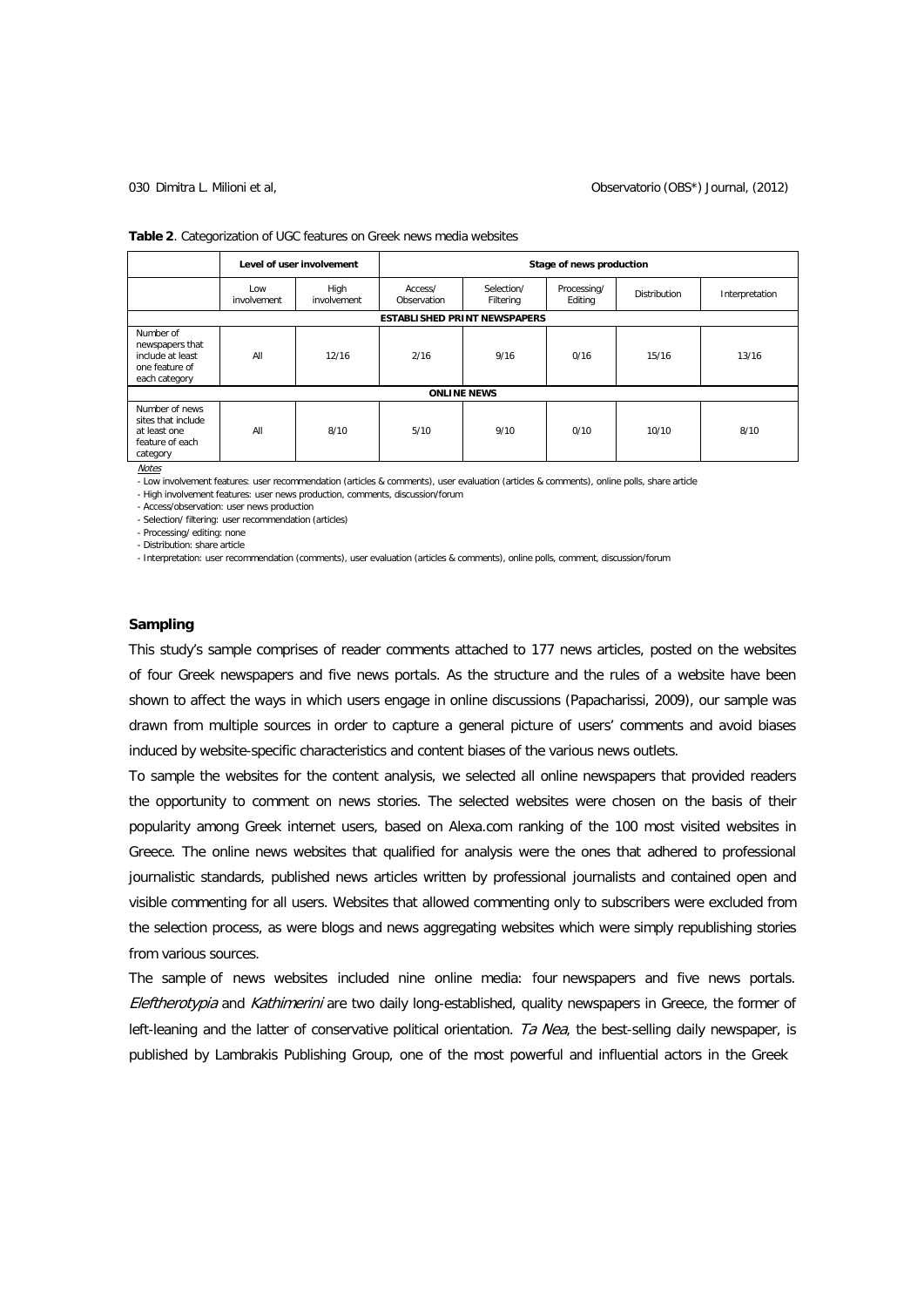media landscape. Proto Thema is a conservative, rather sensationalist Sunday newspaper. Regarding the online portals, in.gr is a well-established and very popular online news portal that also belongs to Lambrakis Publishing Group and is a typical case of factual and detached style of reporting. The news portals News247, Newsbeast and Newsit figure among the most popular Greek news websites and include a blend of general-interest news and infotainment, owned by well-known journalists or large enterprise groups. TVXS represents the alternative media sector in our sample with emphasis on investigative journalism. It is an independent online outlet that does not belong to any large media company and it is funded by online advertising and members' subscriptions, who in turn enjoy some privileges such as advanced commenting status and the right to publish their own news and articles.

To select the news articles for analysis, a random stratified sample of four constructed weeks was selected (Riffe, Lacy & Fico, 2005, p. 112-120), for a five month interval, from October 2010 to February 2011. All websites were examined for the selected days in order to identify news articles that contained users' comments. At this stage emerged the question whether every article including comments should be analyzed or instead articles referring to a particular topic. We opted for the latter option for the following reasons: first, the analysis of texts (news articles and users' comments) referring to the same topic would allow direct comparisons between various online media outlets, since dissimilar topics are often subjected to differential treatment in media coverage. Second, it would provide a sample of conceptual coherence that would allow also framing analysis of the texts (not included in this paper). Two major issues dominated media coverage and public discussion in Greece during this period: the financial crisis and immigration. Considering the former too extensive and diverse, the issue of immigration was selected. Immigration is among public issues that exhibit significant agenda-setting effects on the internet (Roberts, Wanta & Dzwo, 2002) and as a subject that produces rich argumentative data is often selected for textual analysis (Richardson & Stanyer, 2011, p. 986). Furthermore, a series of important immigration-related events<sup>[3](#page-10-0)</sup> occurred in Greece during the selected period, which attracted significant media coverage and triggered a controversial debate on the issue.

Based on the above criteria, 177 immigration-related stories were identified. All articles were published on randomly selected dates and included from 1 to 305 user comments. Overall, the sample included 177 articles and 3513 comments. Data related to both articles and user comments were downloaded and logged to excel files in order to facilitate the coding process.

<span id="page-10-0"></span><sup>&</sup>lt;sup>3</sup> These events were:

<sup>1.</sup> Members of the left-wing party SYRIZA were attacked, while campaigning for the municipal elections, by extreme right-wing groups protesting against the increasing number of immigrants in Aghios Panteleimonas, a neighbourhood close to Athens city centre (October, 2010)

<sup>2.</sup> Declaration of the government's intention to build a fence on the Greek-Turkish borderline to prevent immigrants from entering the country illegally (December, 2010)

<sup>3.</sup> The occupation of a law school university building in Athens by 300 immigrants, who protested against government's delay to provide them with work and residence permits (January 2011).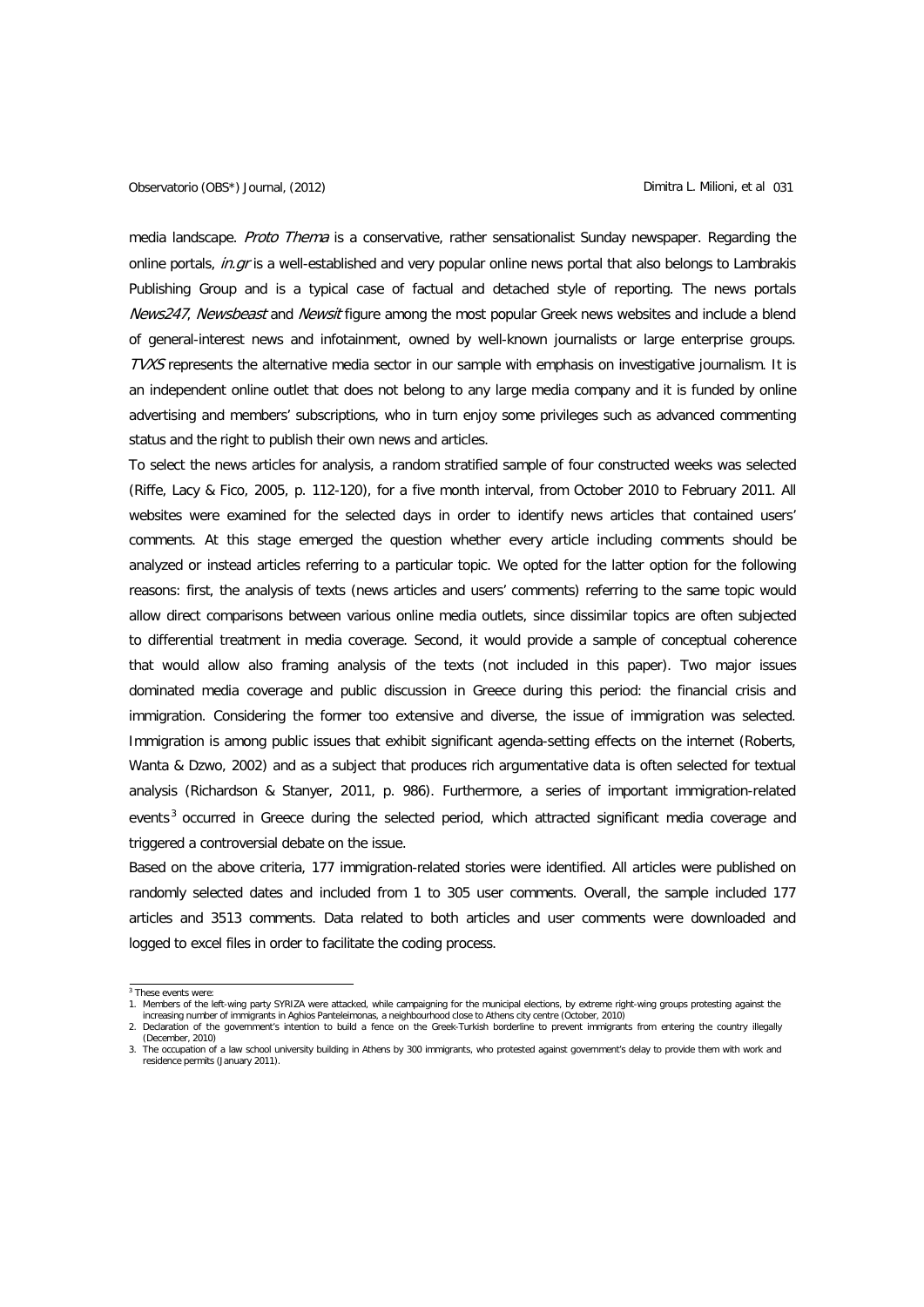### **Variables and coding**

To firm up coding scheme and definitions, three coders participated in numerous pilot coding sessions, coding articles and comments not included in the sample. The content analysis of the 3513 comments was conducted by three coders, using the single comment as the unit of analysis. Comments were coded according to four variables, which correspond to the first four research questions of the study.

First, to determine whether UGC broadens mass media agendas by raising new issues of public concern (RQ1), comments were coded as raising a new topic when they introduced issues that were not discussed by the journalistic article (hence they were not directly related to immigration). A significant number of comments raising new issues would suggest that users break with the media-defined issue hierarchy and broach issues that are of concern to them. When comments included links to other websites, the main text of the linked website was content analyzed. Comments were coded as "not applicable" in terms of topic change, when the comment did not make sense (incomprehensible), when users commented on the terms of the discussion (metacommunication), communicated with each other about private issues (personal communication), referred to other users, included artistic content (such as poems, songs or links to music videos and movies), or engaged in phatic communication (Jakobson, 1981) (that is, aimed at keeping open channels of communication and maintaining contact between users within the commenting forum). In cases where more than one function were present (e.g. introduction of a new topic and metacommunication), the main one was coded, based on word count.

Second, to explore whether UGC enriches mass media content by providing original, unreported in mainstream media information (RQ2), a variable was introduced that inquired whether comments added original information to the topic in question. Given that mass media have been criticized for heavily relying on a limited range of official sources to communicate the facts, it is assumed that the inclusion of 'ordinary people' in the news production process could yield information usually overlooked or excluded by mass media – for instance, drawn from everyday experiences in the lifeworld (e.g. eyewitness accounts, information from interpersonal sources and communities, alternative media, unofficial online sources etc.). Well-known current facts distributed by mainstream media or information deriving from users' shared cultural heritage (e.g. historical facts, poems) were not coded as original information.

Third, we were interested in investigating whether users engage in commenting activity in order to express an opinion, or their comments are of factual nature, ask questions etc. (RQ3). Comments were coded as expressing opinion when users explicitly expressed support for a particular position or a position was implicitly supported by use of particular wording.

A fourth variable recorded users' attitudes towards immigration, in order to explore whether users tend to challenge journalistic viewpoints (RQ4). Coders coded such attitudes as positive, when users chose to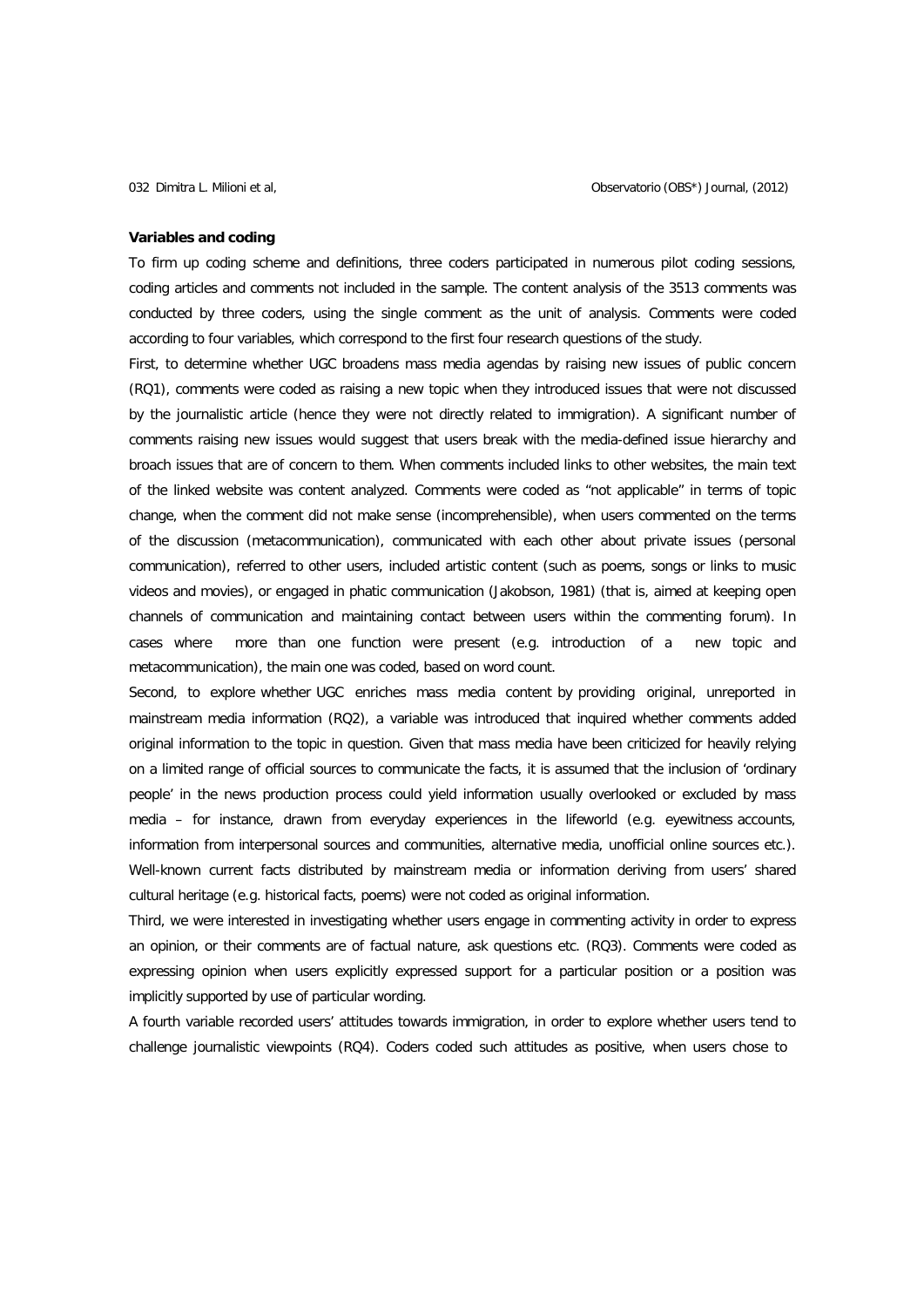Observatorio (OBS\*) Journal, (2012) Dimitra L. Milioni, et al 033

defend immigrants' rights, negative, when users' comments were directed against immigrants, mixed, when users recognized the validity of arguments both for and against immigrants, or unclear, when users' stance towards the issue was ambiguous or hard to define. Also, to compare journalists' and users' viewpoints, coders were asked to determine whether there was a positive, negative or neutral/mixed/unclear stance towards immigrants in the journalistic article.

To ensure reliability, two coders coded independently all articles and comments. The intercoder agreement scores were 88% for the 'news article stance' variable, 92% for the 'raise new topic' variable, 94% for the 'original information' variable, 95% for the 'expression of opinion' variable and 86% for the 'user comment stance' variable (simple agreement).

### **Findings and discussion**

Our first research question (RQ1) asks whether users broaden the media agenda through their comments, by raising new issues of public concern. As indicated in Table 3, 73% of the users' posts commented on the topic of the original journalistic text. Only few occasions were noted where users chose to discuss a topic different from the one the news article referred to. More specifically, in 9% of the comments new issues were raised. Some of these were indirectly connected to the issue of immigration (e.g. left-wing party politics, the rise of extreme right-wing groups, the globalization of the capitalist system), but other topics were entirely unrelated to immigration, such as the government's decision to take hard austerity measures, the financial crisis or the Greek mass media system.

A finding that bears comment is that in a significant number of comments (18%) users used the public space provided to them not to discuss issues of public concern but rather to refer to personal issues, comment on each others' identity or simply engage in phatic communication. Most often, however, they debated the nature and the rules of the discussion (e.g. lack of argumentation, racist speech) or the actions of the websites' moderators (metacommunication).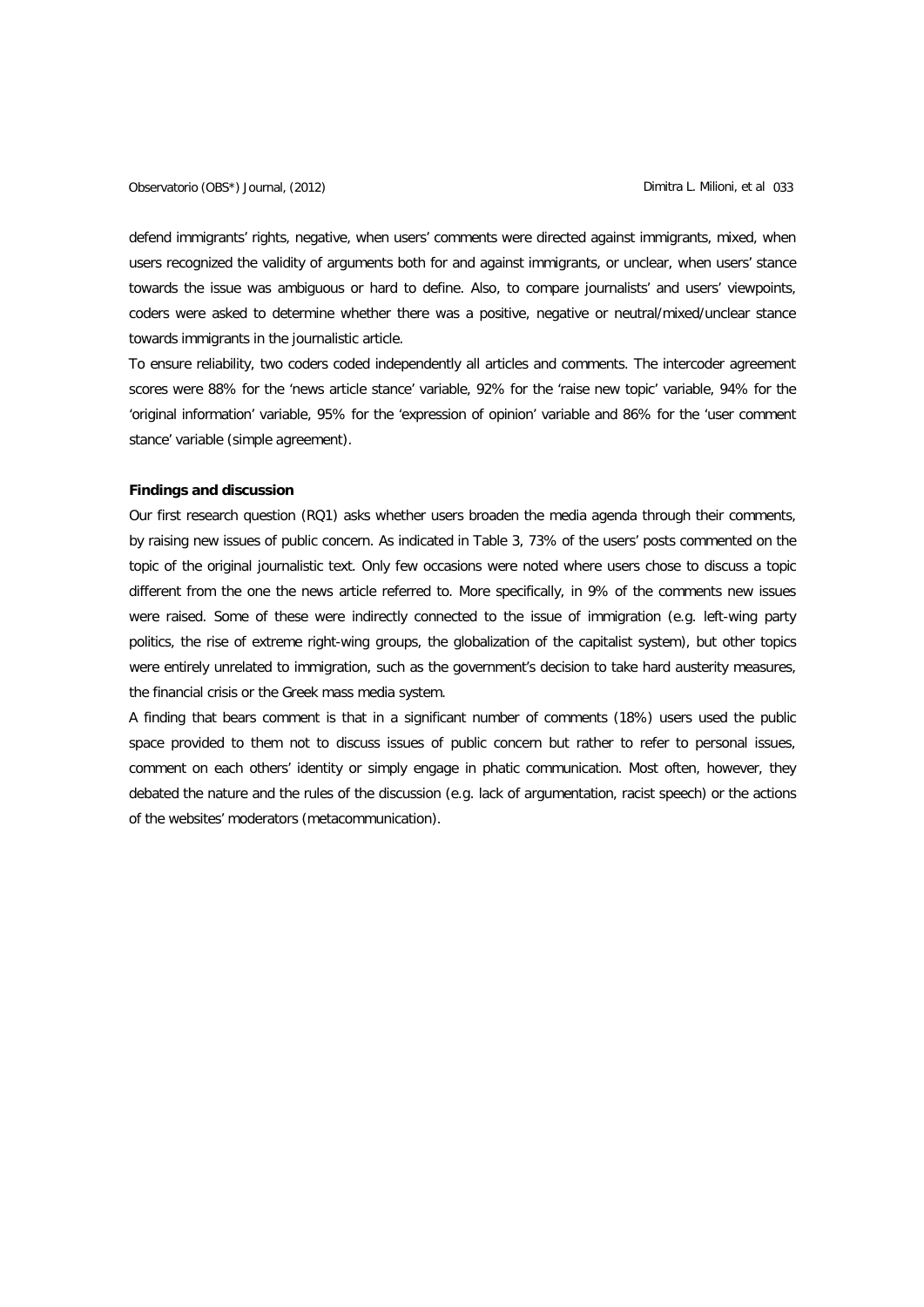|              | Do comments raise new issues?                     |         |
|--------------|---------------------------------------------------|---------|
|              | Frequency                                         | Percent |
| <b>No</b>    | 2578                                              | 73%     |
| Yes          | 306                                               | 9%      |
| N/A          | 629                                               | 18%     |
| <b>Total</b> | 3513                                              | 100%    |
|              | Do comments provide original information?         |         |
| <b>No</b>    | 2780                                              | 79%     |
| Yes          | 104                                               | 3%      |
| N/A          | 629                                               | 18%     |
| <b>Total</b> | 3513                                              | 100%    |
|              | Do comments express opinion?                      |         |
| <b>No</b>    | 51                                                | 2%      |
| Yes          | 2833                                              | 81%     |
| N/A          | 629                                               | 18%     |
| <b>Total</b> | 3513                                              | 100%    |
|              | Which stance do comments take towards immigrants? |         |
| For          | 522                                               | 15%     |
| Against      | 1411                                              | 40%     |
| Mixed        | 113                                               | 3%      |
| Unclear      | 499                                               | 14%     |
| N/A          | 968                                               | 28%     |
| Total        | 5315                                              | 100%    |

## **Table 3**. Analysis of users' comments

Our second research question (RQ2) asked whether users' comments enrich mass media content by providing original, unreported in mainstream media information. In the following comment on a news story about the occupation of a university building by immigrant protesters, a reader offers his eyewitness account and discusses some details that had been excluded from mainstream media reports:

"The building, where the immigrants set up their protest, is an old building on Solonos street which is under renovation. The university lectures are not being obstructed in any way… no damage was done in the building. On the contrary, I personally assisted cleaning the building from garbage. We cleaned the toilets and they are fully functional again. We've been working all day long on Saturday. There was no intrusion in the building. Everyone involved knew about the planned protest" (TA NEA, 25/1/2011).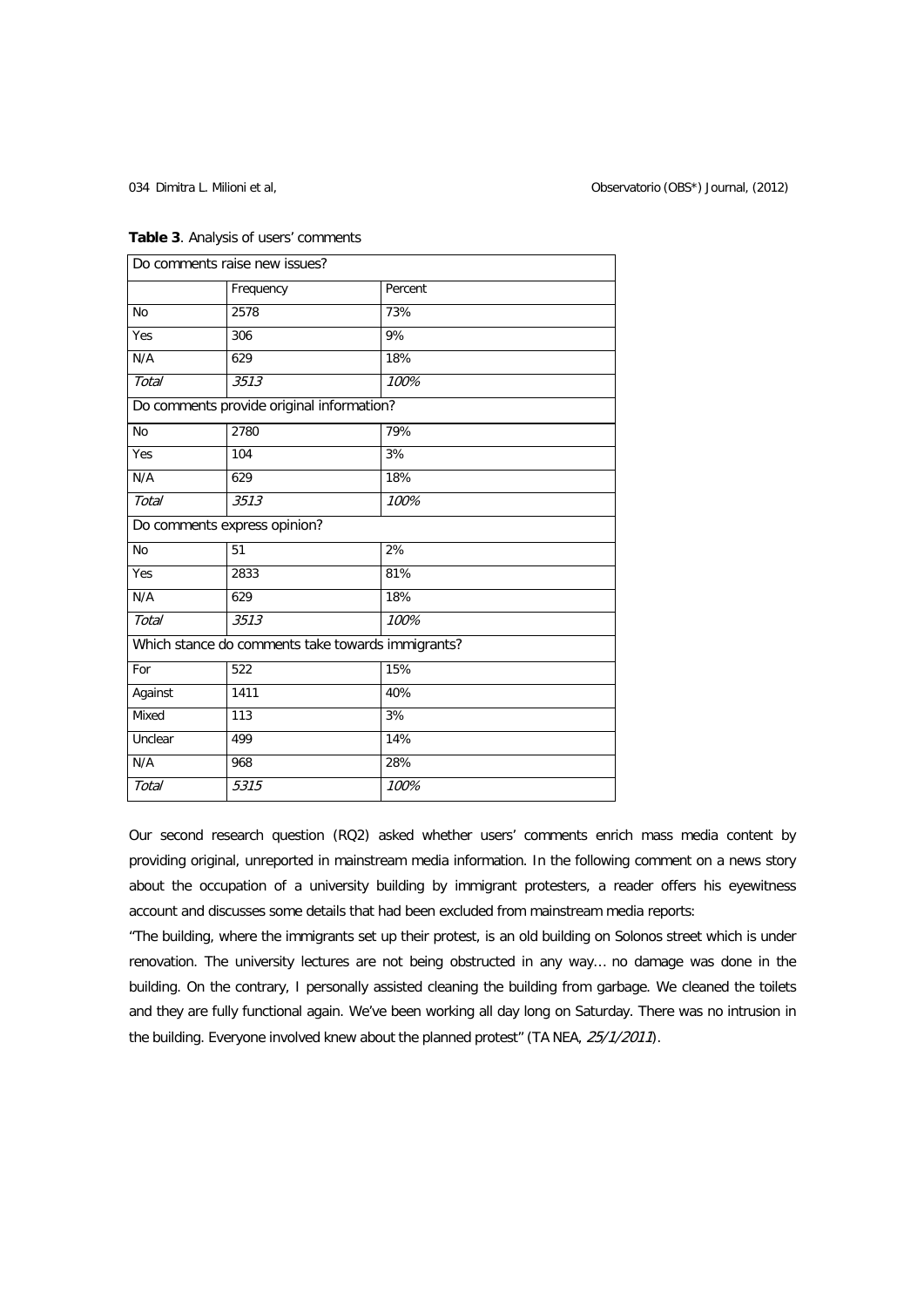However, as shown on Table 3, such examples are scarce, since only 3% of the comments in our sample provided readers with additional original information on the issue at hand. These findings provide no evidence of a strong 'citizen journalism' activity in our sample, since users do not tend to utilize the comments' space to publicize original information, drawn from everyday life and social experiences or other sources outside the circuit of journalistic information.

Nevertheless, it should be noted that users occasionally shared information drawn from the mass media or commonly known facts (e.g. historical information), which provided important background information and could facilitate other readers in developing a better understanding of some aspects of the immigration problem. Evidence from political psychology suggests that many people find it hard to understand political news because "the political world depicted by news media, which are the public main sources of current information, often lucks sufficient details to allow audiences to capture the messages' connotations" (Graber, 2001, p. 22). Therefore, although only a few comments include newsworthy information, it is likely that they complement the journalistic product in other significant ways.

Our third research question (RQ3) investigated whether users express their opinions on public issues, through their comments. As expected, Table 3 demonstrates that expressing opinion is the core function of comments (81%). In very few cases (2%) users asked questions or made factual statements in their comments.

The fourth research question (RQ4) asked whether users challenge journalistic opinions by airing oppositional views. Table 4 shows findings for the journalistic article valence towards the immigration issue. Almost one third (36%) of the news articles took a neutral, mixed or unclear stance towards immigrants. Most articles (46%) assumed a positive standpoint, while 18% took a negative stance. Table 5 shows differences between media outlets. The news portals TVXS and Newsbeast are the two outlets that openly advocate a positive stance towards immigrants. Moving on to users' stance towards immigrants, table 3 shows that most comments (40%) included negative opinions against immigrants, whereas 15% of the comments took a positive stance and about as many were unclear in their position. Only 3% of the comments assumed a mixed position.

|                       | Frequency | Percent |
|-----------------------|-----------|---------|
| Positive              | 82        | 46%     |
| Negative              | 32        | 18%     |
| Neutral/mixed/unclear | 63        | 36%     |
| Total                 | 177       | 100%    |

**Table 4**. News article valence towards immigrants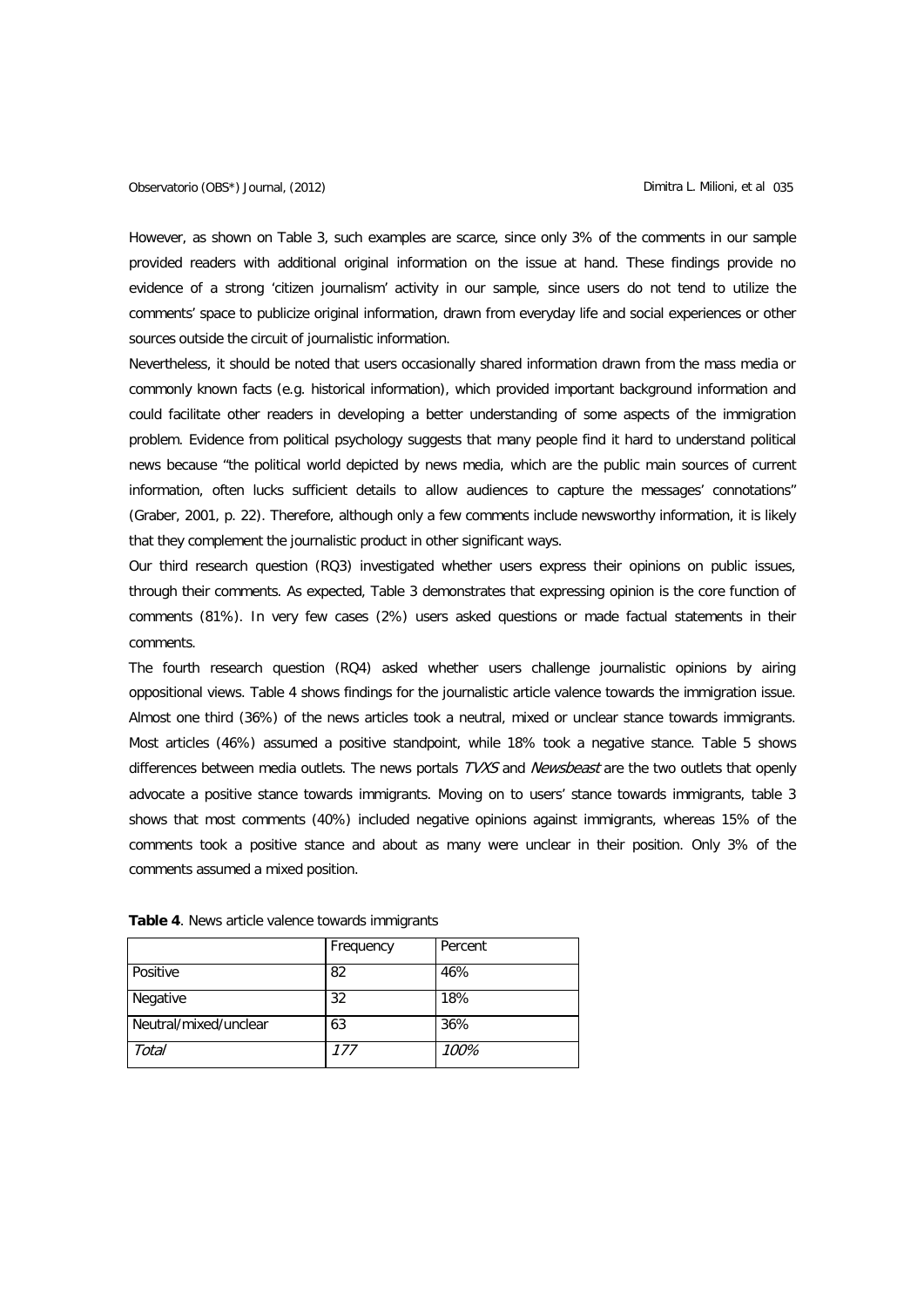|                | Positive       | Negative | Neutral/mixed/unclear |
|----------------|----------------|----------|-----------------------|
| Eleftherotypia | $\overline{2}$ | 0        | 0                     |
| in.gr          | 1              | 0        | 1                     |
| News247        | 2              | 1        | 6                     |
| Newsbeast      | 18             | 5        | 8                     |
| <b>Newsit</b>  | 7              | 4        | 9                     |
| Protothema     | 9              | 7        | 16                    |
| <b>TVxs</b>    | 35             | 5        | 9                     |
| Ta Nea         | 5              | 7        | 12                    |
| Kathimerini    | 3              | 3        | $\mathfrak{p}$        |

**Table 5**. News article valence towards immigrants per outlet

Comparing journalists' and users' stance, it seems that, on the whole, journalists take more often proimmigrant positions and are, understandably, more neutral in their coverage, whereas users express more often anti-immigrant positions in largely opinionated comments. To get a more accurate picture of the extent to which users challenge journalistic views, we computed, separately for each news article, the number of comments that supported or opposed the stance taken by the journalist in the news article. This analysis was conducted for news articles that expressed either positive or negative opinions (thus neutral articles were excluded) and had more than five comments attached to them, after omitting comments with unclear or no opinion ( $n=51$  news articles). When the majority of the comments ( $>50\%$ ) concurred with the journalistic valence, the article was coded as having mainly supportive comments; when the majority of the comments diverged from the journalistic valence, the article was coded as having mainly oppositional comments. The results in Table 6 show that most news articles (59%, n=30) attracted comments with supportive views, whereas in 41% of the news articles (n=21) the opinions expressed by users opposed the journalist's viewpoint. This finding suggests that in most cases journalists set the tone of the discussion. On the other hand, in a considerable percentage of news articles users openly express their dissent. The news articles that were mostly challenged by readers were articles that expressed a pro-immigrant position.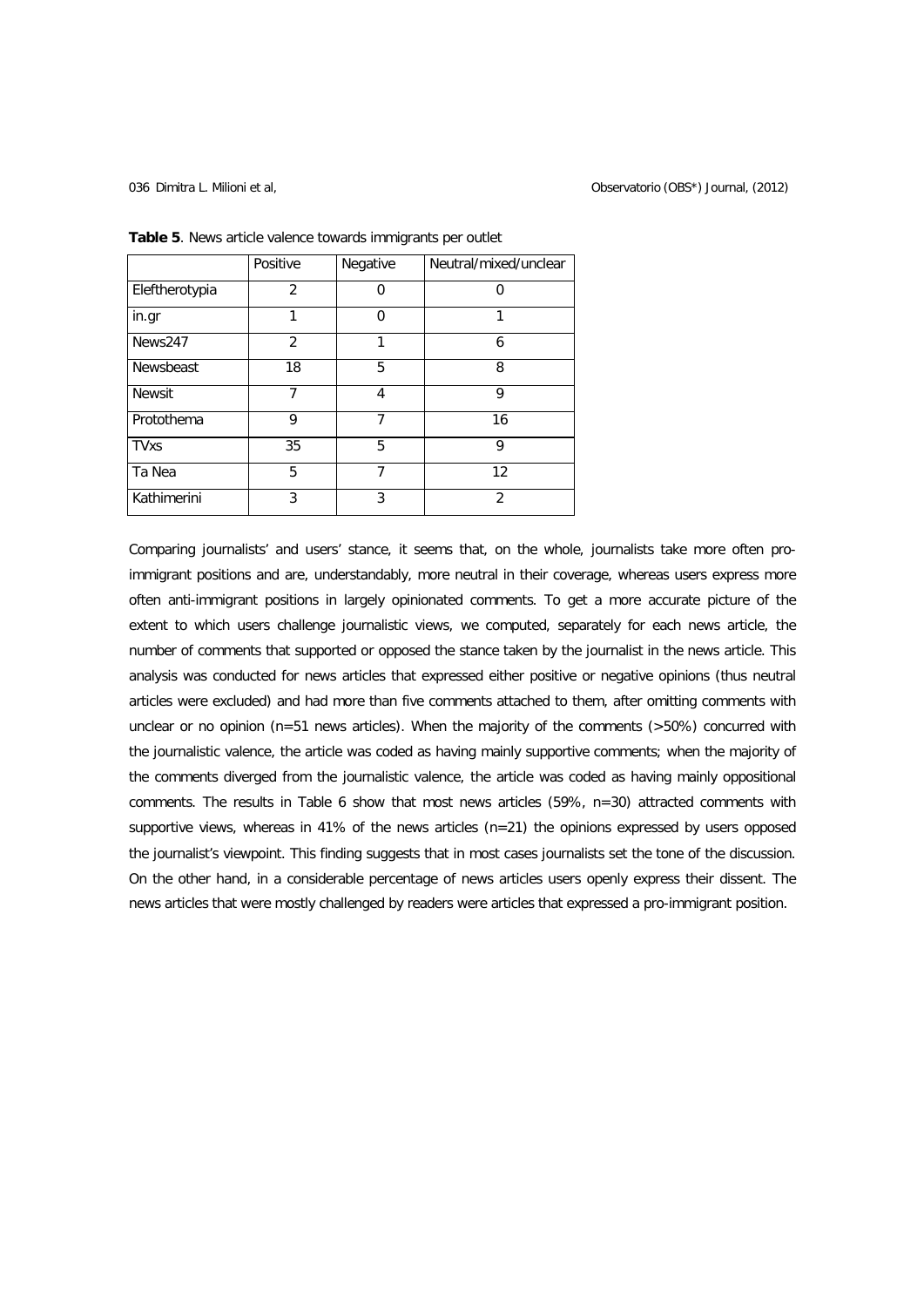|                                                       | Supportive<br>comments<br>(>50%) | Oppositional<br>comments<br>$(50\%)$ | Total |
|-------------------------------------------------------|----------------------------------|--------------------------------------|-------|
| News articles with pro-immigrant stance               | 10                               | 18                                   | 28    |
| (% of total news articles with pro-immigrant stance)  | (36%)                            | (64%)                                |       |
| News articles with anti-immigrant stance              | 20                               | 3                                    | 23    |
| (% of total news articles with anti-immigrant stance) | (87%)                            | (13%)                                |       |
| Total                                                 | 30                               | 21                                   | 51    |
| (% of total articles)                                 | (59%)                            | (41%)                                |       |

**Table 6**. Supportive and oppositional comments regarding journalistic stance

## **Inter-media differences**

Previous research on online media has highlighted the importance of website-specific characteristics for the attitudes and actions of their users. Papacharissi (2009, p. 216) argues that "technology not only in social networking sites but also in other online social spaces functions architecturally, suggesting particular uses or highlighting technological affordances". Similarly, Van Dijck (2009) calls for an approach that accounts "for technologies and site operators-owners as actors who steer user agency" (p. 55). Technological factors – such as anonymity, the degree of moderation, restrictions on the extent or the type of the messages, the threaded structure of discussions – can affect the content provided by the users. Other factors that can steer user participation or shape user communities formed around online media are outlet-specific, namely the political or ideological orientation of the media outlet, its journalistic values (adoption of alternative/participatory or professional journalism), and the type of the outlet (e.g. online-only news portals or traditional media institutions).

Our fifth research question (RQ5) asked how diverse users' comments are within each news media outlet. As users populate online media to get information and discursively crystallize their opinions about public issues, it is essential that a diverse array of facts and viewpoints exists online so that citizens are exposed to cross-cutting political views and exchanges, instead of being entrenched in like-minded enclaves. To assess the degree of diversity of opinions in comments within each media outlet, we computed the percentage of the majority opinion in the total number of comments for outlets that gathered more than 10 comments to the sampled news articles (Table 7). The results show that most media outlets are rather homogeneous regarding users' comments, as more than 75% of the comments adopt a specific position regarding the issue of immigration (mostly an anti-immigration position). The most diverse outlets are the online news portals *in.gr, News247* and TVXS (69%-71% homogeneity of opinions). The reasons why the online portals in. gr and TVXS, two outlets of very dissimilar reporting styles and media philosophy, exhibit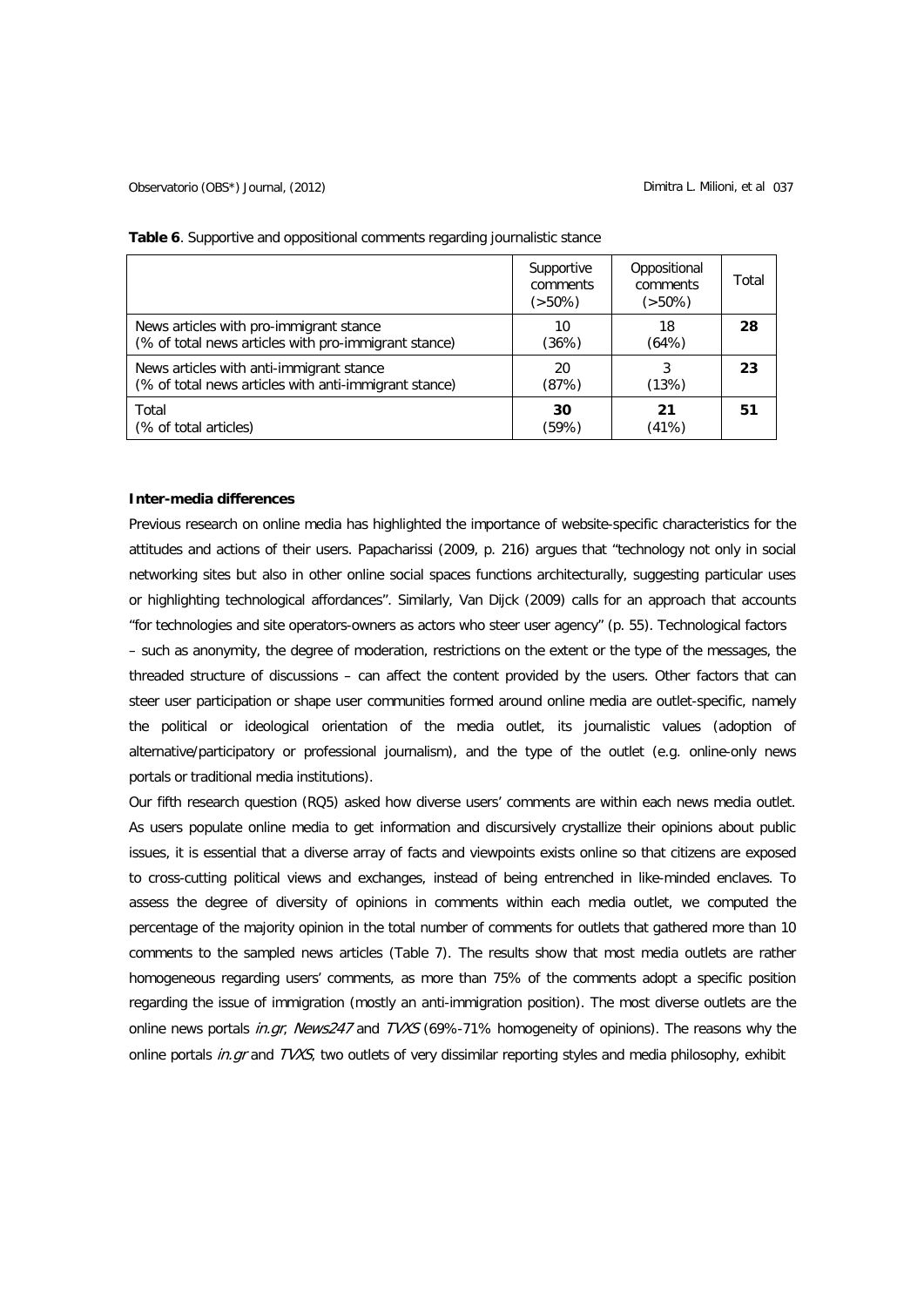the highest diversity are probably different: in the alternative and left-leaning online outlet TVXS, posts are often opinionated and ideologically-laden but not monolithical in their political orientation, which results in the discussion frequently becoming an ideological battleground between contrasting opinions; the in.gr website, being the most popular news portal in Greece, possibly attracts a wide range of readers and commenters who are likely to hold and express diverse opinions.

| Media outlet  |     | What stance does the comment take<br>towards immigrants? | Homogeneity of<br>opinions (%) |       |     |  |
|---------------|-----|----------------------------------------------------------|--------------------------------|-------|-----|--|
|               | For | Against                                                  | Mixed                          | Total |     |  |
| in.gr         | 5   | 18                                                       | 3                              | 26    | 69% |  |
| News247       | 5   | 17                                                       | $\overline{2}$                 | 24    | 71% |  |
| Newsbeast     | 12  | 107                                                      | 4                              | 123   | 87% |  |
| <b>Newsit</b> | 28  | 216                                                      | 14                             | 258   | 84% |  |
| Proto Thema   | 60  | 512                                                      | 21                             | 593   | 86% |  |
| <b>TVXS</b>   | 353 | 112                                                      | 35                             | 500   | 71% |  |
| Ta Nea        | 37  | 340                                                      | 21                             | 398   | 85% |  |
| Kathimerini   | 20  | 88                                                       | 10                             | 118   | 75% |  |

**Table 7**. Diversity of users' comments in media outlets

We also examined differences between the media outlets regarding the extent to which users introduce new topics and the stance adopted by commenters towards immigrants (Tables 8 and 9). Two points can be made here, concerning mostly the news portal TVXS. First, as shown in Table 8, there is a notable difference between TVXS and all other online media regarding the "change of topic" variable. Almost 40% of users' comments attached to TVXS articles fall into the 'not applicable' for topic change category, a percentage much higher than in any other medium. The vast majority of those comments were coded as metacommunication function or as references to other users' personality or identity. This difference can be explained with reference to the alternative and participatory media philosophy that distinguishes TVXS from all other media outlets of our sample. As noted above,  $TXVS$  is an independent online outlet that is supported financially by advertising and by members' subscriptions, who in turn enjoy some privileges such as advanced commenting status and the right to publish their own news and articles. Its owners have given particular emphasis on creating a user community of frequent contributors and commenters. Users publish their comments using pseudonyms in a forum-like commenting structure that allows them to reply directly to other users as well as comment on the news article. An interesting case of comments that were coded as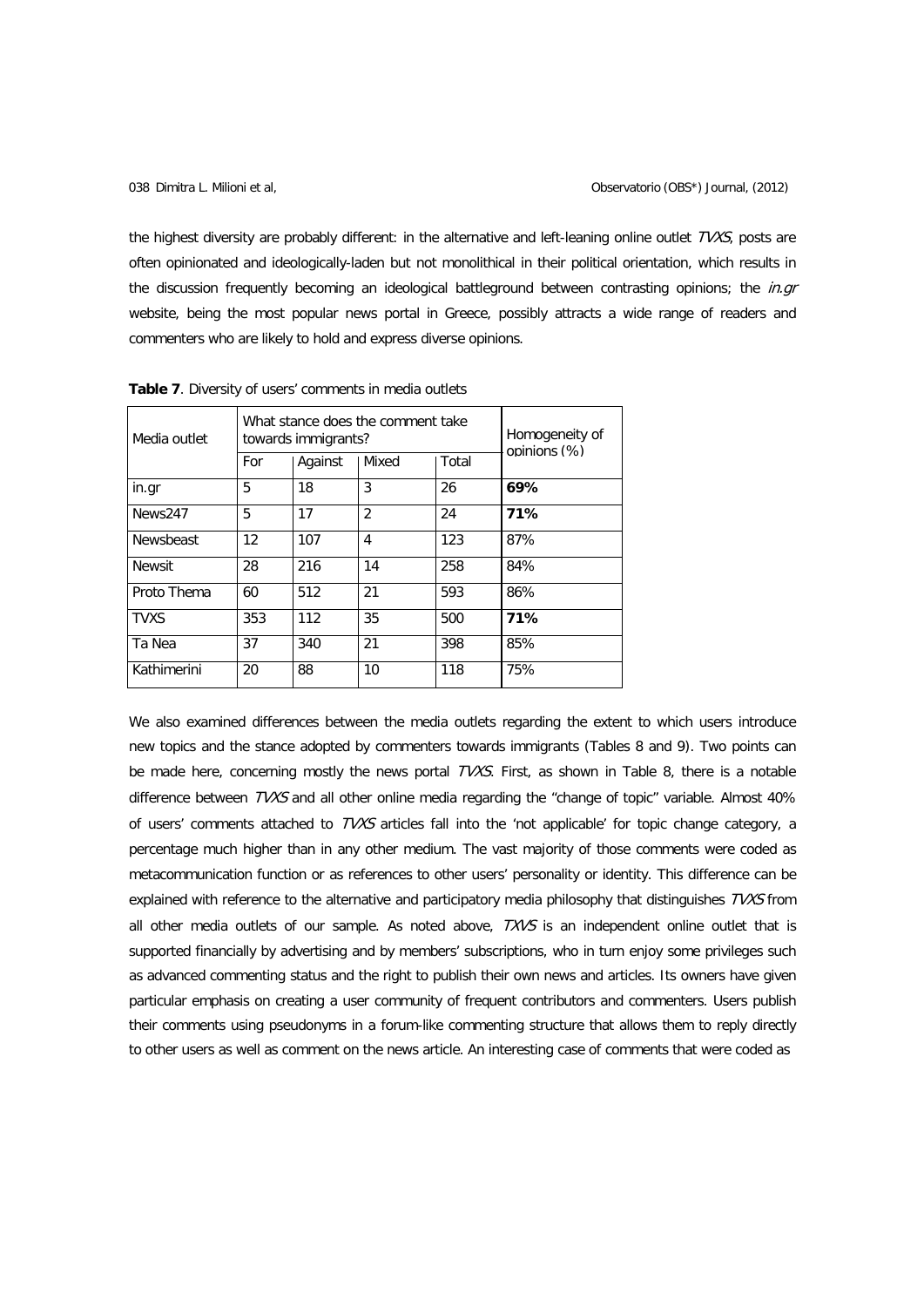'metacommunication' was found in several articles posted in the alternative news portal TVXS during January-February 2011. After the website's moderators erased some users' accounts without justification, users protested this decision by repeatedly posting the words 'no comment' in the discussion threads. The 'no comment' protest in TVXS exemplifies how this community of users perceived the commenting space as their own and used their capacity as commenters to challenge a decision of the media owners that was considered unfair and arbitrary. In general, the observation of interactions in the comments section of TVXS shows that its users are particularly interested in the rules under which discussion is conducted, highly value diversity and rational argumentation and have a strong sense of belonging regarding the discussion space they are using, as exemplified by their 'no comment' protest described above.

| Media outlet   |                       |           | Does the comment raise a new topic? |          |       |  |
|----------------|-----------------------|-----------|-------------------------------------|----------|-------|--|
|                |                       | <b>No</b> | Yes                                 | N/A      | Total |  |
| Eleftherotypia |                       | 8         | 1                                   | $\Omega$ | 9     |  |
|                | % within media outlet | 89%       | 11%                                 | 0%       | 100%  |  |
| in.gr          |                       | 29        | 1                                   | $\Omega$ | 30    |  |
|                | % within media outlet | 97%       | 3%                                  | $0\%$    | 100%  |  |
| News247        |                       | 33        | $\Omega$                            | 1        | 34    |  |
|                | % within media outlet | 97%       | %                                   | 3%       | 100%  |  |
| Newsbeast      |                       | 144       | 3                                   | 6        | 153   |  |
|                | % within media outlet | 94%       | 2%                                  | 4%       | 100%  |  |
| <b>Newsit</b>  |                       | 345       | 28                                  | 37       | 410   |  |
|                | % within media outlet | 84%       | 7%                                  | 9%       | 100%  |  |
| Protothema     |                       | 655       | 76                                  | 55       | 786   |  |
|                | % within media outlet | 83%       | 10%                                 | 7%       | 100%  |  |
| <b>TVxs</b>    |                       | 714       | 167                                 | 523      | 1404  |  |
|                | % within media outlet | 51%       | 12%                                 | 37%      | 100%  |  |
| Ta Nea         |                       | 499       | 19                                  | 4        | 522   |  |
|                | % within media outlet | 96%       | 4%                                  | 1%       | 100%  |  |
| Kathimerini    |                       | 151       | 11                                  | 3        | 165   |  |
|                | % within media outlet | 92%       | 7%                                  | 2%       | 100%  |  |
| Total          |                       | 2578      | 306                                 | 629      | 3513  |  |
|                |                       | 73%       | 9%                                  | 18%      | 100%  |  |

| <b>Table 8.</b> Topics raised by users in media outlets |  |
|---------------------------------------------------------|--|
|---------------------------------------------------------|--|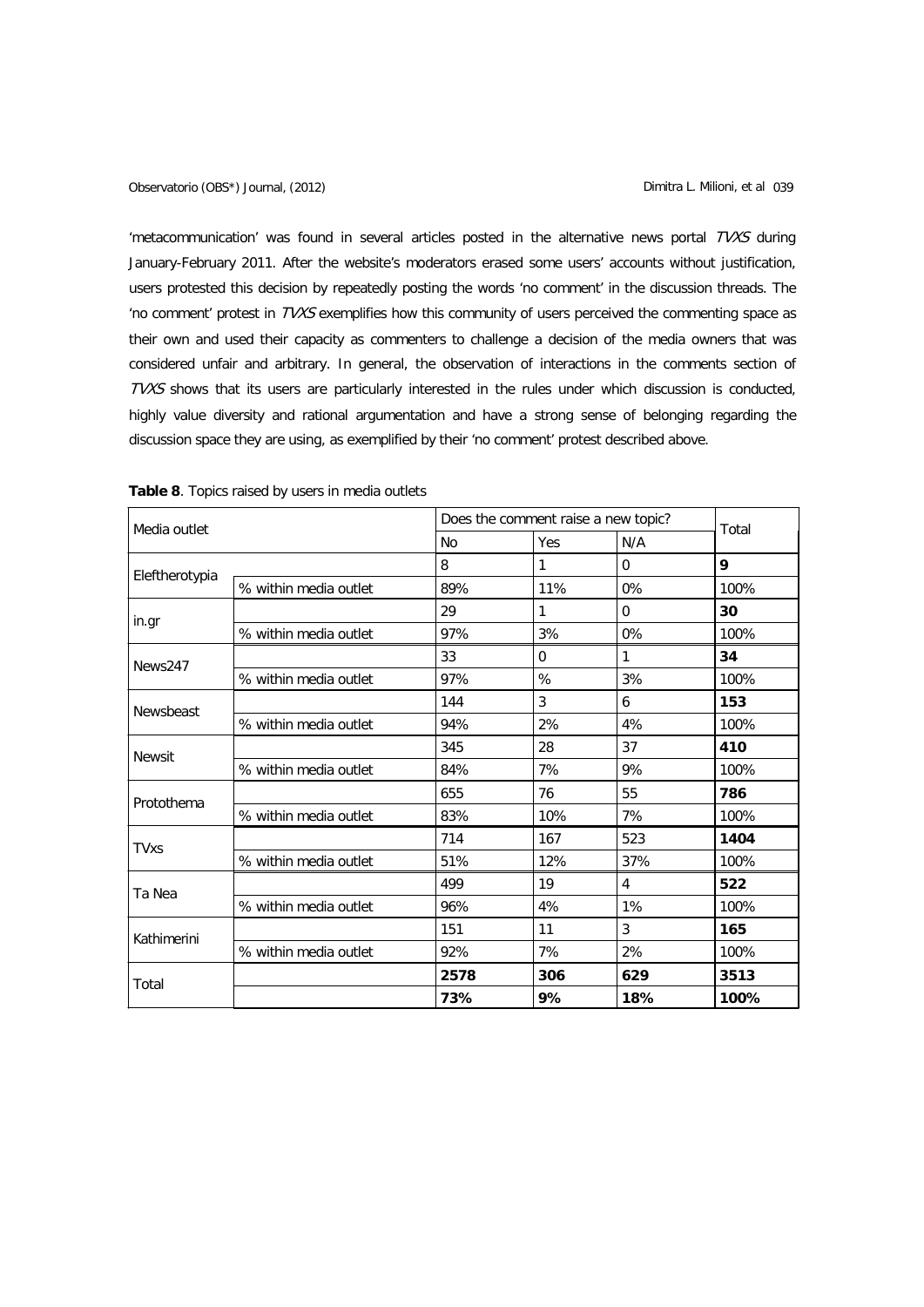The second difference, shown on Table 9, concerns the high percentage of comments in TVXS that took a positive stance towards immigrants (51%), compared to much more negative attitudes of commentators in other media. The only other media outlet in which negative views do not outweigh positive ones is the long-established newspaper Eleftherotypia, which, together with TVXS, are the two left-leaning media in our sample. This suggests that user publics formed discursively around online media may exhibit some ideological semblance to the outlet which they choose for commenting on current news and discussing public issues. To a certain extent, this finding is not surprising as it resonates with the Greek political environment, in which media and public discourse is often characterized by polarization and opinionation. Yet, from a public sphere perspective, it raises questions regarding the degree of diversity found in discursive spaces formed around online media and, consequently, their capacity to act as spaces where multiple viewpoints and arguments are presented – instead of 'echo chambers' where already formed opinions are more likely to be reinforced rather than challenged.

| Media outlet   |                       | What stance does the comment take towards<br>immigrants? | Total   |                |                |      |
|----------------|-----------------------|----------------------------------------------------------|---------|----------------|----------------|------|
|                |                       |                                                          | Against | Mixed          | Unclear        |      |
|                |                       | $\overline{2}$                                           | 1       | 3              | $\overline{2}$ | 8    |
| Eleftherotypia | % within media outlet | 25%                                                      | 13%     | 38%            | 25%            | 100% |
|                |                       | 5                                                        | 18      | 3              | $\overline{2}$ | 28   |
| in.gr          | % within media outlet | 18%                                                      | 64%     | 11%            | 7%             | 100% |
|                |                       | 5                                                        | 17      | $\overline{2}$ | 8              | 32   |
| News247        | % within media outlet | 16%                                                      | 53%     | 6%             | 25%            | 100% |
|                |                       | 12                                                       | 107     | $\overline{4}$ | 21             | 144  |
| Newsbeast      | % within media outlet | 8%                                                       | 74%     | 3%             | 15%            | 100% |
|                |                       | 28                                                       | 216     | 14             | 80             | 338  |
| <b>Newsit</b>  | % within media outlet | 8%                                                       | 64%     | 4%             | 24%            | 100% |
|                |                       | 60                                                       | 512     | 21             | 62             | 655  |
| Proto Thema    | % within media outlet | 9%                                                       | 78%     | 3%             | 9%             | 100% |
|                |                       | 353                                                      | 112     | 35             | 193            | 693  |
| <b>TVxs</b>    | % within media outlet | 51%                                                      | 16%     | 5%             | 28%            | 100% |
| Ta Nea         |                       | 37                                                       | 340     | 21             | 98             | 496  |
|                | % within media outlet | 7%                                                       | 69%     | 4%             | 20%            | 100% |
|                |                       | 20                                                       | 88      | 10             | 33             | 151  |
| Kathimerini    | % within media outlet | 13%                                                      | 58%     | 7%             | 22%            | 100% |

| <b>Table 9.</b> Users' stance and media outlets |  |  |  |
|-------------------------------------------------|--|--|--|
|-------------------------------------------------|--|--|--|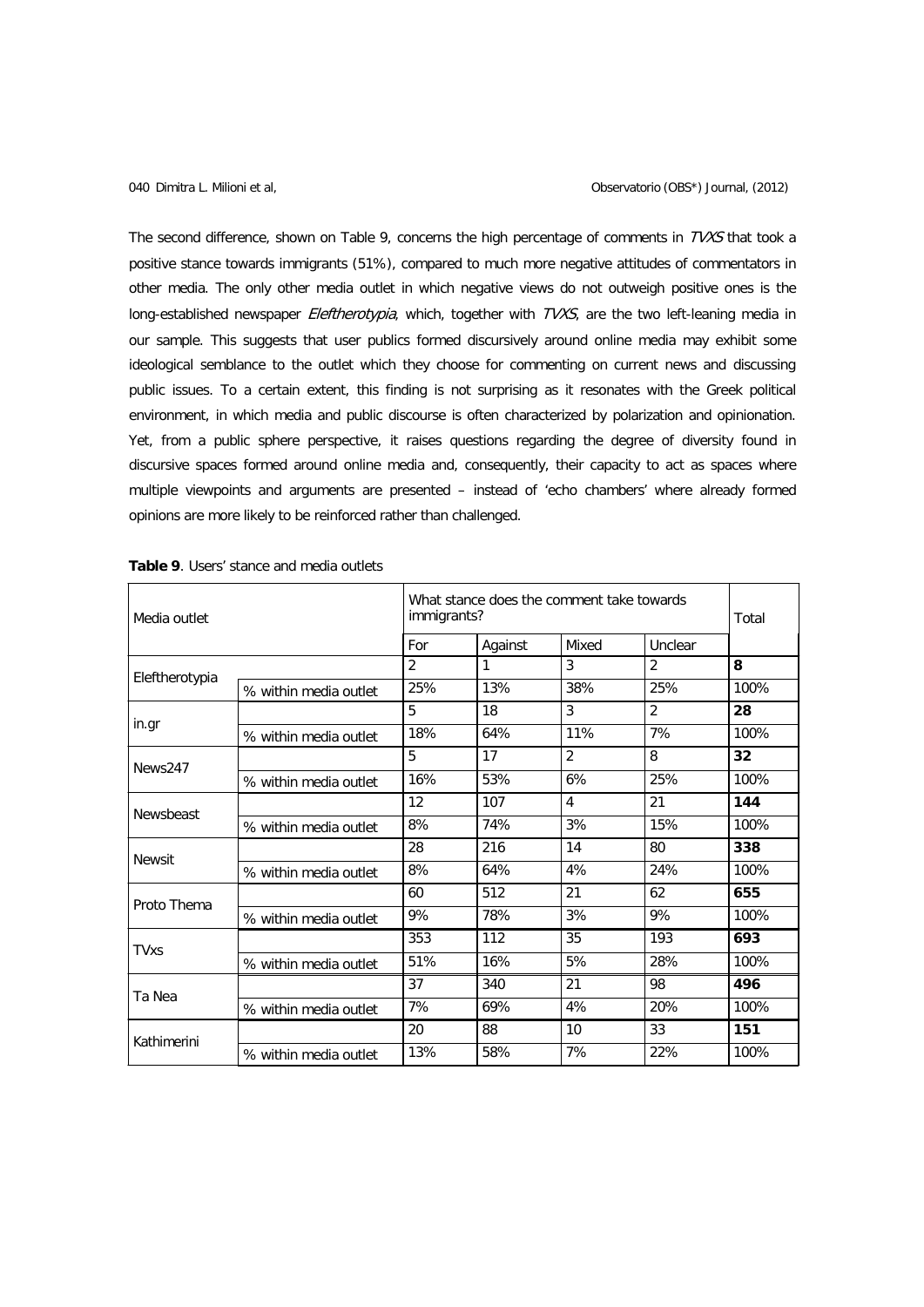| Total | 522 | 1411 | 113 | 499 | 2545 |
|-------|-----|------|-----|-----|------|
|       | 21% | 55%  | 4%  | 20% | 100% |

Note: comments coded as 'not applicable' in this variable are omitted from this table.

### **Conclusions and suggestions for further research**

Although user comments on news articles are the most popular and widely used forms of user-generated content within the framework of participatory journalism, they have received limited attention from scholars so far (Reich, 2011, p. 97-98), particularly regarding the meaning produced by users within the new, hybrid texts of most mass media websites. This study has attempted to address this gap, reporting the findings of a content analysis of users' comments in Greek online mass media. Seeking to explore some aspects of user agency in this context, this study examined whether users assumed any of the core journalistic functions regarding news production, that is, (a) setting the news agenda, (b) intervening in the gatekeeping function by providing original, unreported information, (c) challenging journalistic viewpoints by airing oppositional views. It also examined the degree of diversity of opinions within different media outlets.

Our findings suggest low rates of user engagement in raising new issues, as only 9% of the comments departed from the issue set by the news article. Considering that audiences of traditional media rarely had any opportunity to introduce topics into the public debate, the fact that even a small percentage of users assume this role is not insignificant. On the other hand, it seems that journalists tend to steer audience participation, as they effectively tell them *what to discuss about*. As Reich (2011, p. 98) notes, " [...] comments leave the journalist in the traditional position of the lead singer, while audience members generally play the minor, faceless and reactive role of the chorus". Similarly, very few users use comments as channels to provide original information about reported news. Rather, users tend to limit themselves in expressing their opinions on public issues, without interfering with the core journalistic functions – confirming previous studies that show that most users have not yet assumed new roles, apart from the ones they had before the emergence of digital media (Neuberger & Nuernbergk, 2010). It is evident, then, that this type of audience participation is not rendering – at least not yet – audiences co-producers of news content in significant ways.

Where users retain a higher degree of autonomy is the stage of interpretation of news. In a significant number of comments, users tended to challenge journalists' viewpoints and openly express their dissent. The potential implications of this trend for the formation of public opinion are far-reaching, as professional news no longer have a monopoly over the production of meaning for public issues but they blend with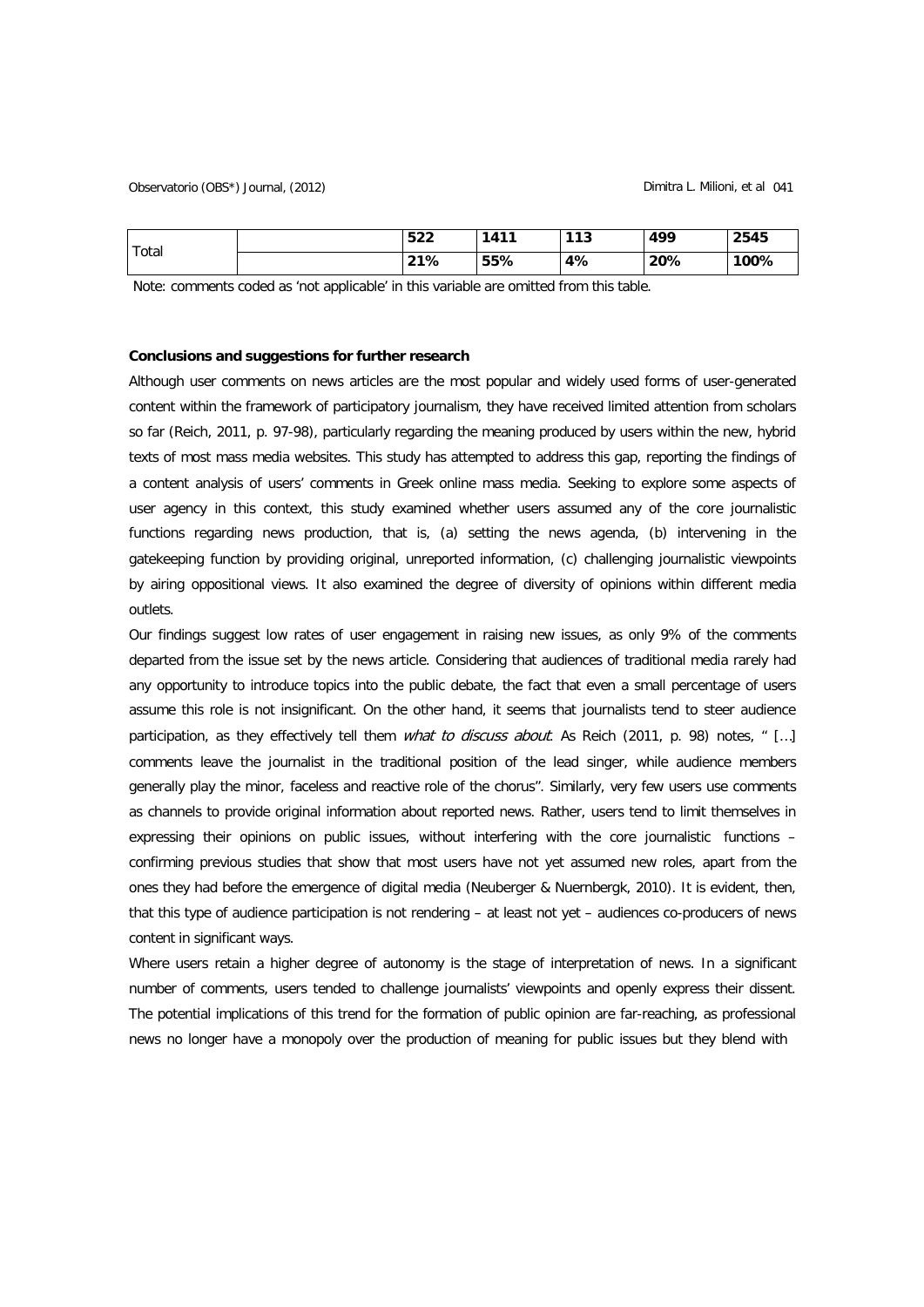users' perspectives in new, hybrid texts. However, the extent of and the conditions under which such influence can take place – for instance, the degree of perceived reliability of user-generated content compared to journalistic products – should be explored by future research. On the other hand, most news articles received supportive comments from readers, especially when they expressed anti-immigrant positions. Also, although rhetorical aspects of the comments were not systematically analyzed, it was observed that, at least in some media outlets, users expressed themselves in an intense and opinionated manner, often adopting abrasive tone, confirming journalistic concerns about hate speech regarding highly sensitive issues (such as religion and immigration) (Reich, 2011, p. 112; Richardson & Stanyer, 2011). What is more, the commenting spaces in most media outlets of our sample were found to be lacking in diversity of opinions, with more than 75% of the comments advocating the same position.

The present analysis is not without limitations. The first stems from the use of the single comment as the unit of analysis. Although this strategy is often preferred in similar studies, in nominal variables (such as the 'topic change' variable) some information gets lost, as, for example, in cases where users discussed other issues before eventually commenting on the news article. Similarly, as noted above, several comments provided information which could be valuable to other readers' efforts to interpret the news story, although it did not fit the definition of "original news". It is important, then, that future research examines the various ways in which users thematize news stories through their comments. Lastly, the choice to focus on a specific issue (immigration) limits this study's potential for generalization, even in the Greek context, since certain characteristics of user comments may be issue-specific.

As user participation is still at its very beginning and the current growth rates point to a mainstreaming of audience engagement in the coming years, we can identify three areas for future research. First, scholars need to examine more recently introduced forms and means of audience participation, such as sharing news in social networking sites. Second, it is essential that more research is conducted on user discourses, mainly on the ways in which users frame news stories and the relationship of user frames to dominant journalistic frames. Also, it important to examine the multiple modes of expression employed by talking audiences, such as opinionation and argumentation, in order to assess the quality of discussion as users are engaged more and more in production of meaning in the public arenas of online mass media spaces. A last but not least significant area is the potential impact of user-generated content on readers' perceptions of public issues. We need to develop a better understanding of how user-generated content affects public opinion, how readers perceive content generated by fellow readers and whether user-generated information affects the shaping of opinions regarding public issues.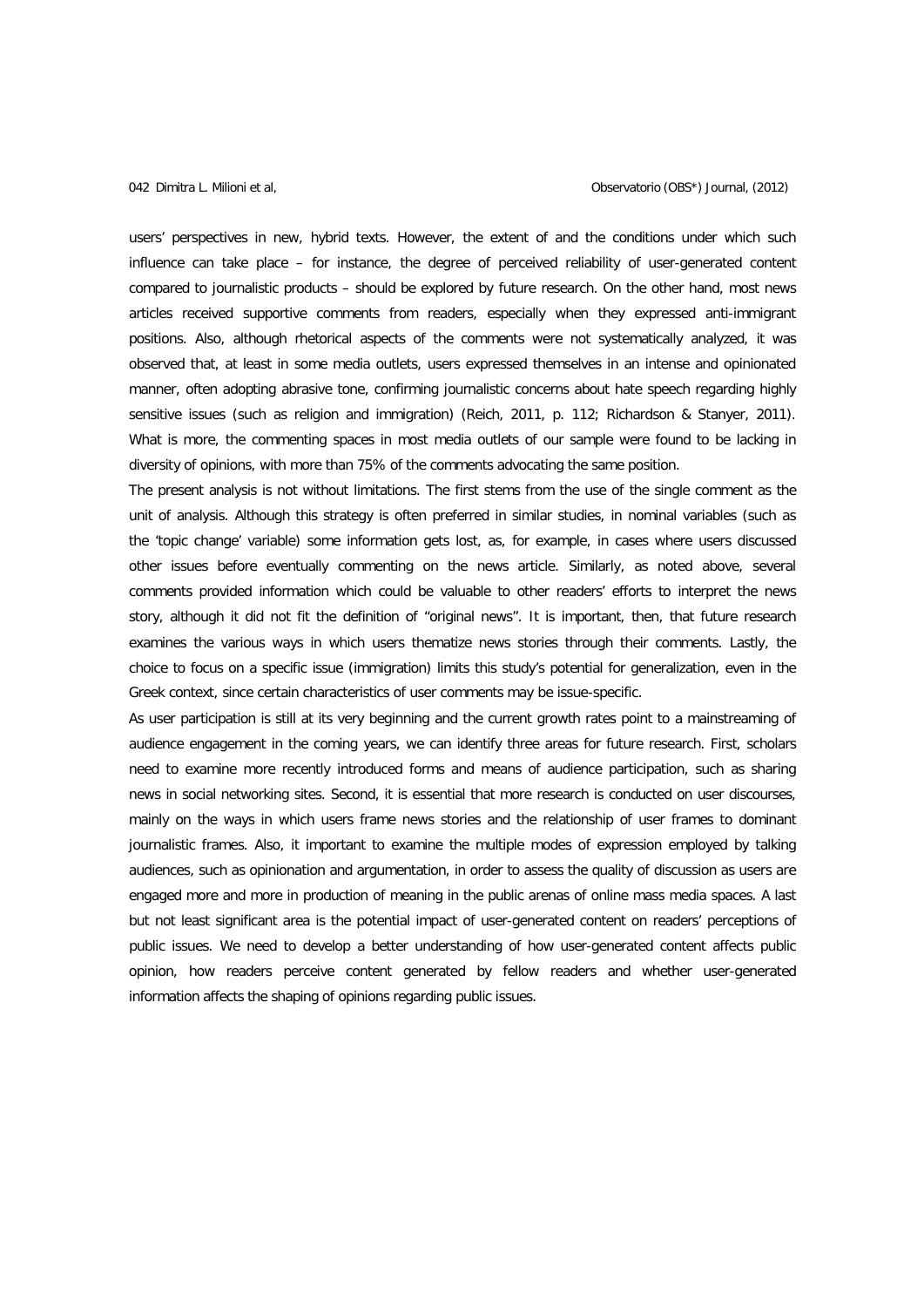### **References**

Ansari, S. & Munir, K. (2010). Letting Users Into Our World: Some Organizational Implications of User-Generated Content. Research in the Sociology of Organizations, 29, 79–105.

Bowman, S. & Willis, C. (2003). We media: how audiences are shaping the future of news and information. Reston, VA: The Media Center at the American Press Institute.

Beckett, C. (2008). Supermedia: Saving Journalism So It Can Save the World. Malden MA: Wiley-Blackwell.

Bruns, A. (2007). Produsage: Towards a Broader Framework for User-led Content Creation. In Proceedings of the 6th ACM SIGCHI Conference on Creativity & Cognition. New York: ACM.

Bruns, A. (2008). Blogs, Wikipedia, Second Life, and Beyond: From Production to Produsage. New York: Peter Lang.

Carpentier, N. (2011). The concept of participation. If they have access and interact, do they really participate? Communication Management Quarterly, 21, 13-36.

Dahlgren, P. (2005). The Intemet, Public Spheres, and Political Communication: Dispersion and Deliberation. PoliticalCommunication,22,147–162.

Dimitrakopoulou, D. & Siapera, E. (2005). Greece: Identical Content, Lack of Sophistication. In G. R. van der Wurff & E. Lauf (eds), Print and Online Newspapers in Europe: A Comparative Analysis in 16 Countries (pp. 145–152). Amsterdam: Het Spinhuis Publishers.

Domingo, D., Quandt, T., Heinonen, A., Paulussen, S., Singer, J. & Vujnovic, M. (2008). Participatory journalism practices in the media and beyond: An international comparative study of initiatives in online newspapers. Journalism Practice, 2(3), 326–342.

Fraser, N. (1992). Rethinking the Public Sphere: A Contribution to the Critique of Actually Existing Democracy. In G. Calhoun (ed.), *Habermas and the Public Sphere* (pp. 109–42). Cambridge, MA: MIT Press.

Goode, L. (2009). Social news, citizen journalism and democracy. New Media & Society, 11(8), 1287-1305.

Harian, R., 2016. Harian Regional. [Online] Available at: [http://www.harianregional.com](http://www.harianregional.com/)

Berita, Warta. "Berita Terkini Hari Ini." *Berita Terkini Hari Ini - BuletinLokal.com*. N.p., 31 Oct. 2016. Web. 11 June 2017[. http://www.buletinlokal.com](http://www.buletinlokal.com/)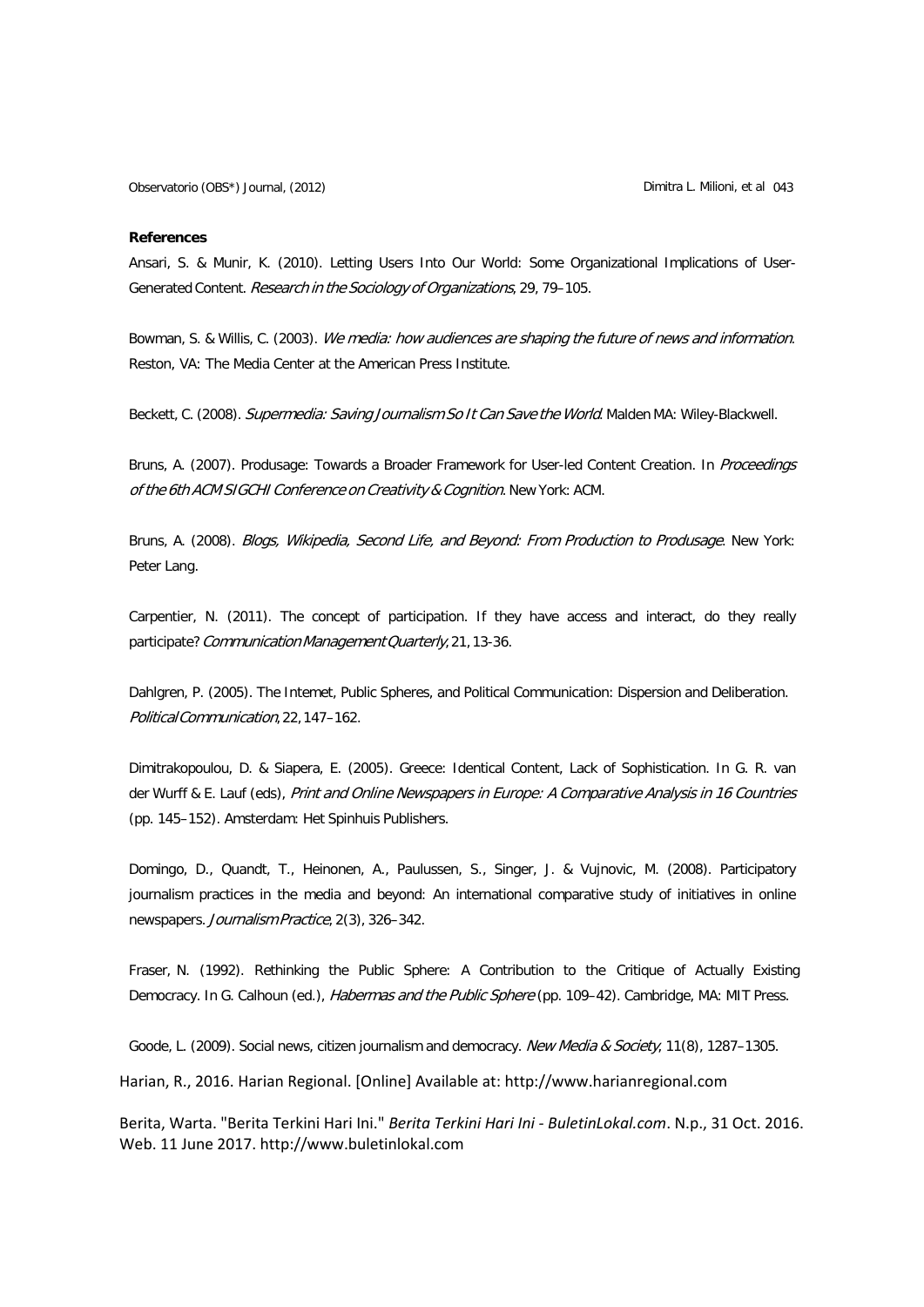044 Dimitra L. Milioni et al, Observatorio (OBS\*) Journal, (2012)

Graber, D.A. (2001). Processing Politics: Learning from Television in the Internet Age. Chicago: University of Chicago Press.

Habermas, J. (1989/1962). The Structural Transformation of the Public Sphere. An Inquiry into a Category of Bourgeois Society. Cambridge: Polity Press.

Hall, S., Critcher, C., Jefferson, T., Clarke, J. & Roberts, B. (1978). Policing the Crisis: Mugging, the State, and Law and Order. London: Methuen.

Hallin, D.C. & Mancini, P. (2004). Comparing Media Systems: Three Models of Media and Politics. Cambridge: Cambridge University Press.

Harrison, J. (2010). User-Generated Content and Gatekeeping at the BBC Hub. Journalism Studies, 11(2), 243–256.

Hermida, A. (2011). Mechanisms of Participation: How Audience Options Shape the Conversation. In J.B. Singer, A. Hermida, D. Domingo, A. Heinonen, S. Paulussen, T. Quandt, Z. Reich, Z & M. Vujnonic (eds), Participatory Journalism: Guarding Open Gates at Online Newspapers (pp. 13-33). Malden MA: Wiley-Blackwell.

Hermida, A. & Thurman, N. (2008). A Clash of Culture: The integration of user-generated content within professional journalistic frameworks at British newspaper websites. Journalism Practice, 2(3), 343-356.

Hong, M., McClung, S. & Park, Y. (2008). Interactive and Cultural Differences in Online Newspapers. Cyberpsychology&Behavior, 11(4),505–509.

Jakobson, R. (1981). Poetry of Grammar and Grammar of Poetry (Vol. 3). The Hague: Mouton.

Jarvis, J. (2006). 'Networked Journalism. Buzzmachine blog, 5 July. Retrieved December 9, 2011, [http://www.buzzmachine.com/2006/07/05/networked-journalism.](http://www.buzzmachine.com/2006/07/05/networked-journalism)

Jenkins, H. (2006). Convergence Culture: Where old and new media collide. New York: New York University Press.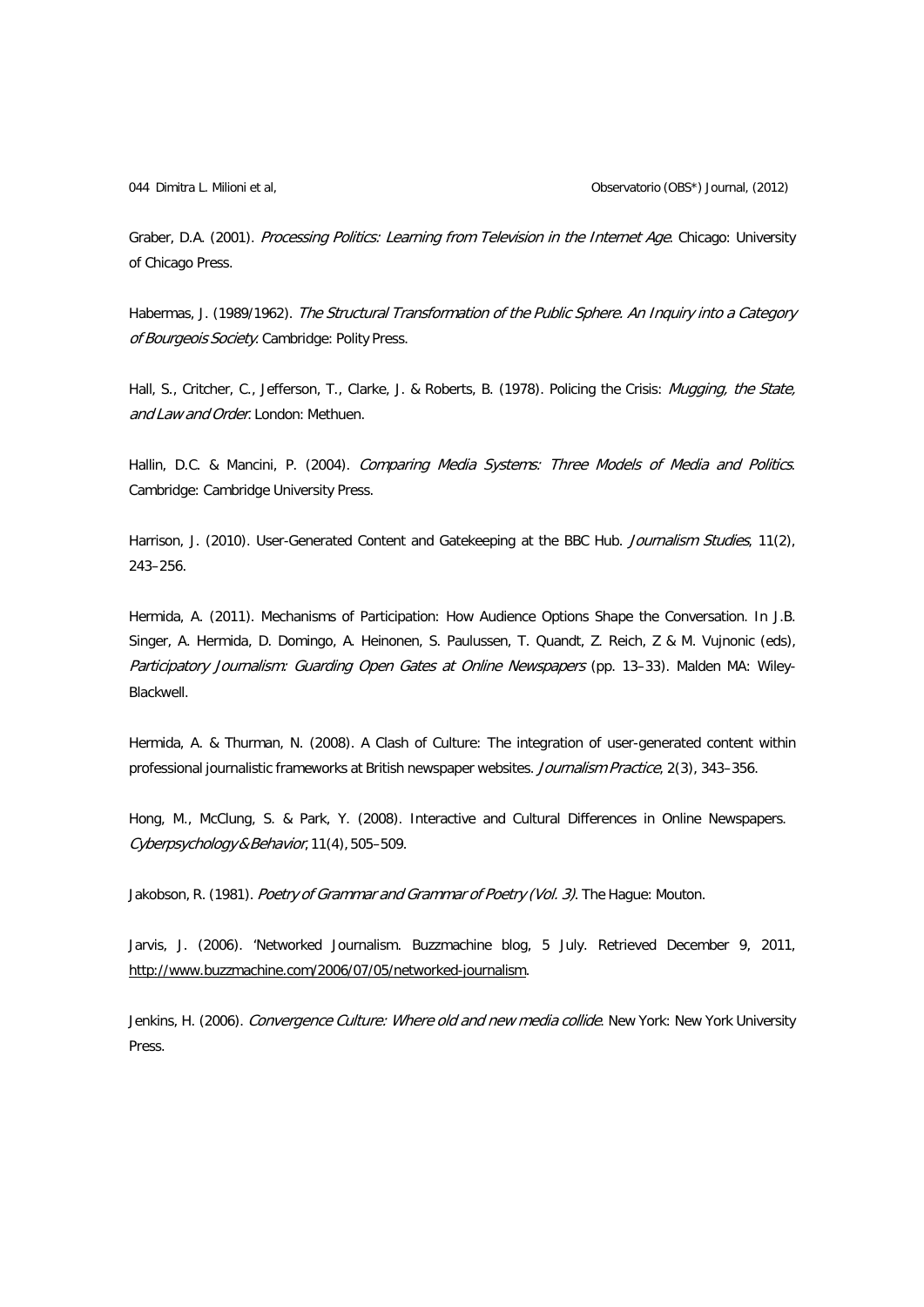Observatorio (OBS\*) Journal, (2012) Dimitra L. Milioni, et al 045

Karlsson, M.B. (2010a). Participatory Journalism and Crisis Communication: A Swedish Case Study of Swine Flu Coverage. Observatorio, 4(1), 201–220.

Karlsson, M.B. (2010b). Flourishing but restrained. Journalism Practice, 5(1), 68-84.

Kaufhold, K., Valenzuela, S., De Zúñiga, H.G. (2010). Citizen Journalism and Democracy: How User-Generated News Use Relates to Political Knowledge and Participation. Journalism and Mass Communication Quarterly, 87(3-4), 515–529.

Kontochristou, M. & Terzis, G. (2007). The Greek Media Landscape. In G. Terzis (ed.), European Media Governance: National and Regional Dimensions (pp. 225-237). Bristol: Intellect.

Kperogi, F.A. (2011). Cooperation with the corporation? CNN and the hegemonic cooptation of citizen journalism through iReport.com. New Media & Society, 13(2), 314-329.

Lewis, S. C., Kaufhold, K. & Lasorsa, D.L. (2010). Thinking about citizen journalism. Journalism Practice, 4(2), 163–179.

McCluskey, M. & Hmielowski, J. (2012). Opinion expression during social conflict: Comparing online reader comments and letters to the editor. Journalism, 13(3), 303-319.

Neuberger, C. & Nuernbergk, C. (2010). Competition, Complementarity or integration? The relationship between professional and participatory media. Journalism Practice, 4(3), 319–332.

Örnebring, H. (2008). The producer as consumer – of what? User-generated tabloid content in The Sun (UK) and Aftonbladet (Sweden). Journalism Studies, 9(5), 771-785.

Papacharissi, Z. (2009). The virtual geographies of social networks: a comparative analysis of Facebook, LinkedIn and ASmallWorld. New Media & Society, 11(1-2), 199-220.

Papathanassopoulos, S. (2007). The Mediterranean/Polarized Pluralist Media Model Countries: Introduction. In G. Terzis (ed.), European Media Governance: National and Regional Dimensions (pp. 191-200). Bristol: Intellect.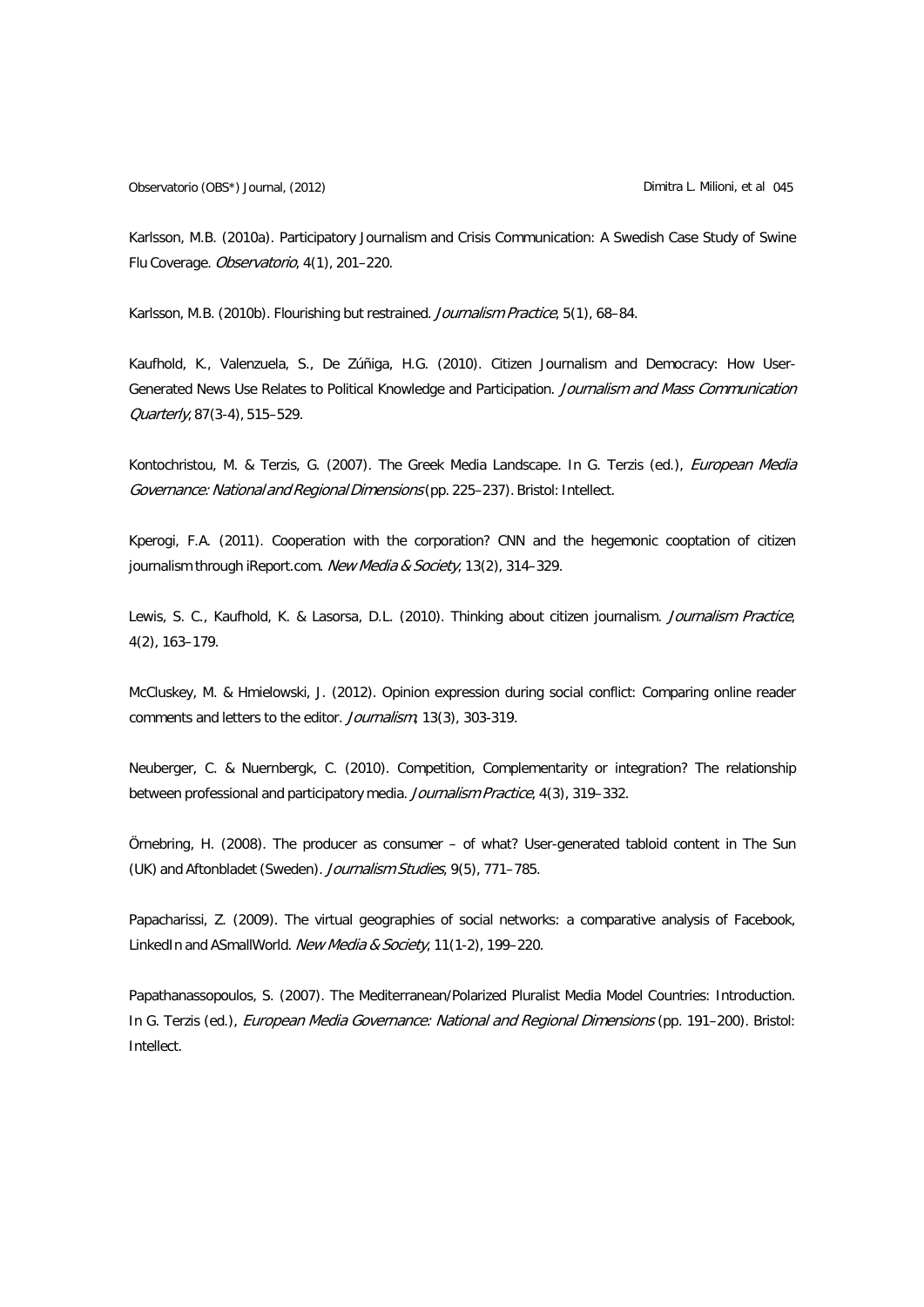Paulussen, S. & Ugille, P. (2008). User generated content in the Newsroom: Professional and Organisational Constraints on Participatory Journalism. Westminster Papers in Communication and Culture, 5(2), 24–41.

Reich, Z. (2011). User Comments: The Transformation of Participatory Space. In J.B. Singer, A. Hermida, D. Domingo, A. Heinonen, S. Paulussen, T. Quandt, Z. Reich, Z & M. Vujnonic (eds), Participatory Journalism: Guarding Open Gates at Online Newspapers (pp. 96–117). Malden MA: Wiley-Blackwell.

Riffe, D., Lacy, S. & Fico, F. (2006). Analyzing media messages, using quantitative content analysis in research. Mahwah, NJ: Taylor & Francis.

Rebillard, F. & Touboul, A. (2010). Promises unfulfilled? 'Journalism 2.0', user participation and editorial policy. Media, Culture & Society, 32(2), 323-334.

Richardson, J. & Stanyer, J. (2011). Reader opinion in the digital age: Tabloid and broadsheet newspaper websites and the exercise of political voice. Journalism, 12(8), 983-1003.

Roberts, M., Wanta, W. & Dzwo, T-H. (2002). Agenda Setting and Issue Salience Online. Communication Research, 29(4), 452–465.

Robinson, S. (2009). 'If you had been with us': mainstream press and citizen journalists jockey for authority over the collective memory of Hurricane Katrina. New Media and Society, 11(5), 795-814.

Robinson, S. (2010). Traditionalists vs. Convergers: Textual Privilege, Boundary Work, and the Journalist– Audience Relationship in the Commenting Policies of Online News Sites, Convergence, 16(1), 125-143.

Scheufele, D.A. & Tewksbury, D. (2007). Framing, Agenda Setting, and Priming: The Evolution of Three Media Effects Models. Journal of Communication, 57, 9–20.

Shoemaker, P.J., Vos, T.P. & Reese, S.D. (2008). Journalists as Gatekeepers. In K. Wahl-Jorgensen & T. Hanitzsch (eds), Handbook of Journalism Studies (pp. 73-87). New York: Routledge.

Singer, J.B. (2009). Separate Spaces Discourse About the 2007 Scottish Elections on a National Newspaper Web Site. The International Journal of Press/Politics, 14(4), 477-496.